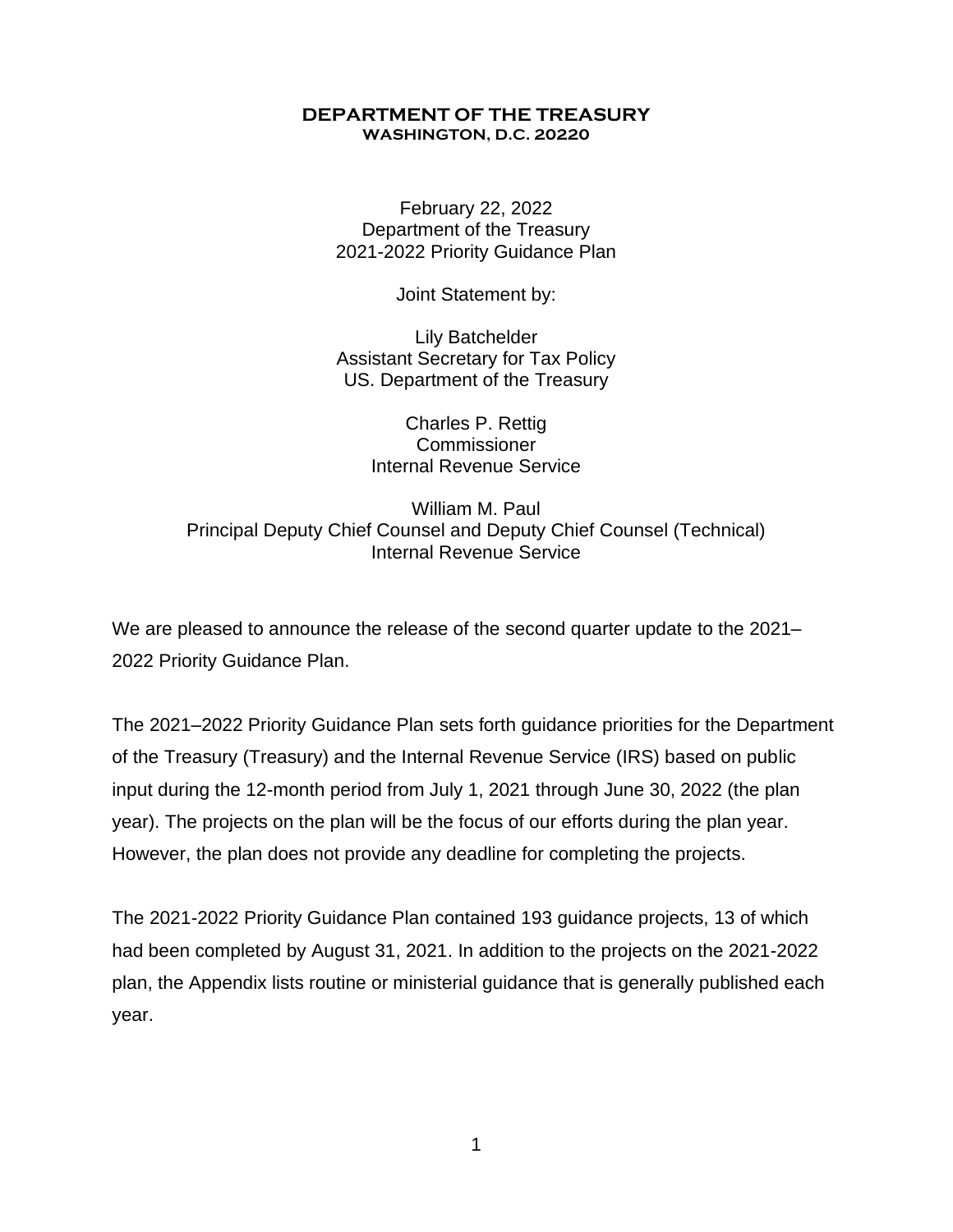have been published or released from September 1, 2021 through December 31, 2021. The update also includes 11 additional projects that were not on the initial plan. The second quarter update to the 2021-2022 plan reflects 21 guidance projects which

 Therefore, we invite the public to continue to provide us with their comments and The published guidance process can be fully successful only if we have the benefit of the insight and experience of taxpayers and practitioners who must apply the rules. suggestions as we write guidance throughout the plan year.

 Additional copies of the 2021–2022 Priority Guidance Plan can be obtained from the IRS website at <http://www.irs.gov/uac/Priority-Guidance-Plan>.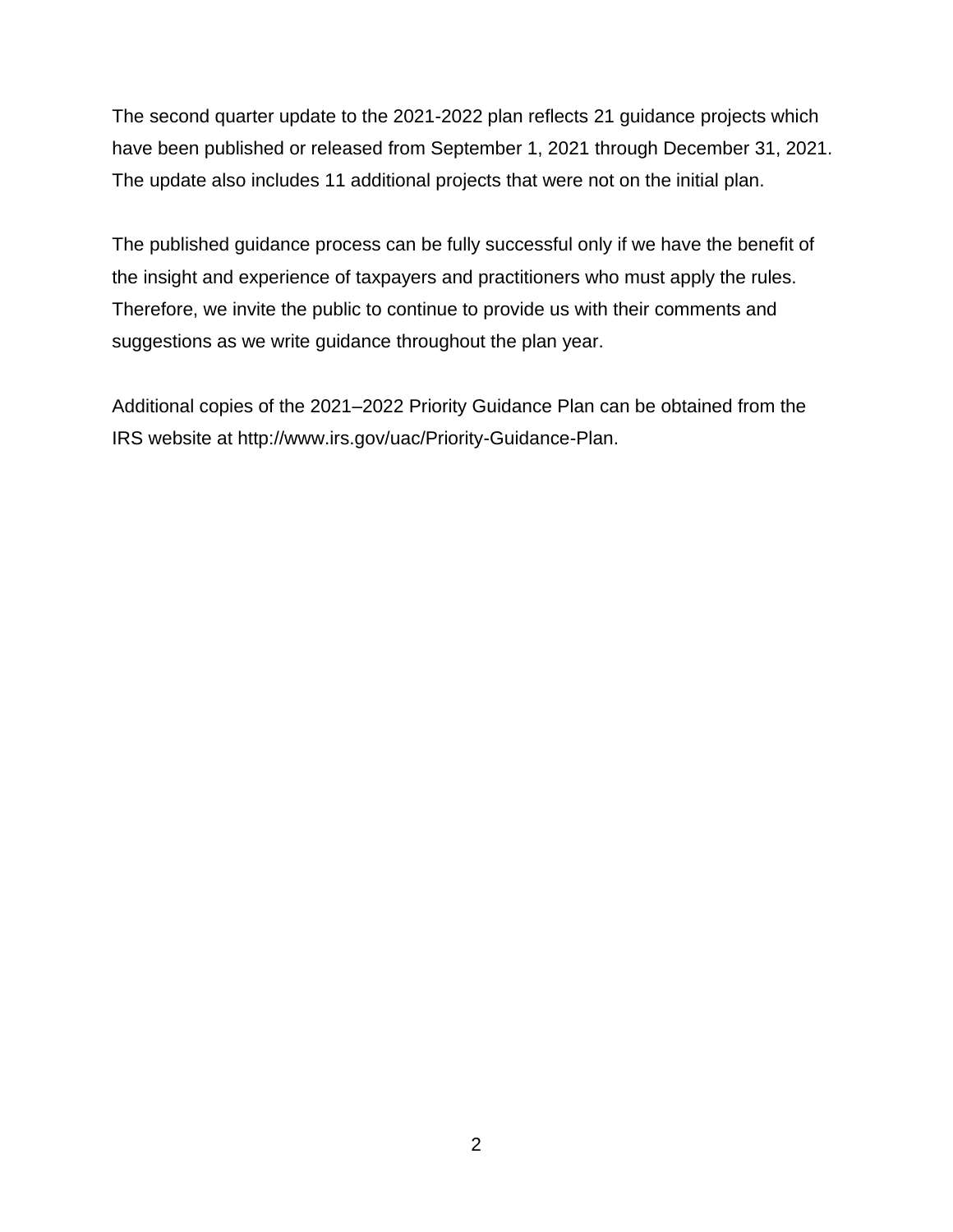## **OFFICE OF TAX POLICY AND INTERNAL REVENUE SERVICE**

# **2021-2022 PRIORITY GUIDANCE PLAN**

## **2nd Quarter Update Released or Published by 12.31.2021**

## **CONSOLIDATED RETURNS**

- 1. Regulations under §1502 removing obsolete rules and updating regulations to reflect statutory changes.
- 2. Regulations regarding life-nonlife consolidated groups under §1.1502-47.
- 3. Regulations under §1.1502-75(d) regarding group continuation.

# **CORPORATIONS AND THEIR SHAREHOLDERS**

- 1. Updating §301 regulations to reflect statutory changes. Proposed regulations were published on March 26, 2019.
	- PUBLISHED 09/22/21 in FR as TD 9954.
- 2. Final regulations under §305(c) regarding deemed distributions of stock and rights to acquire stock. Proposed regulations were published on April 13, 2016.
- 3. Guidance regarding procedures of program for issuing private letter rulings under §355.
- business requirement and the prohibition on device for the distribution of earnings 4. Regulations relating to the requirements under §355, including the active trade or and profits.
- 5. Guidance under §382(h)(6). Proposed regulations published September 10, 2019 and January 14, 2020.

### **EMPLOYEE BENEFITS**

### **A. Retirement Benefits**

1. Guidance relating to certain IRS, Tax Exempt and Government Entities, Employee Plans programs, including the Pre-approved Plan Program, the Determination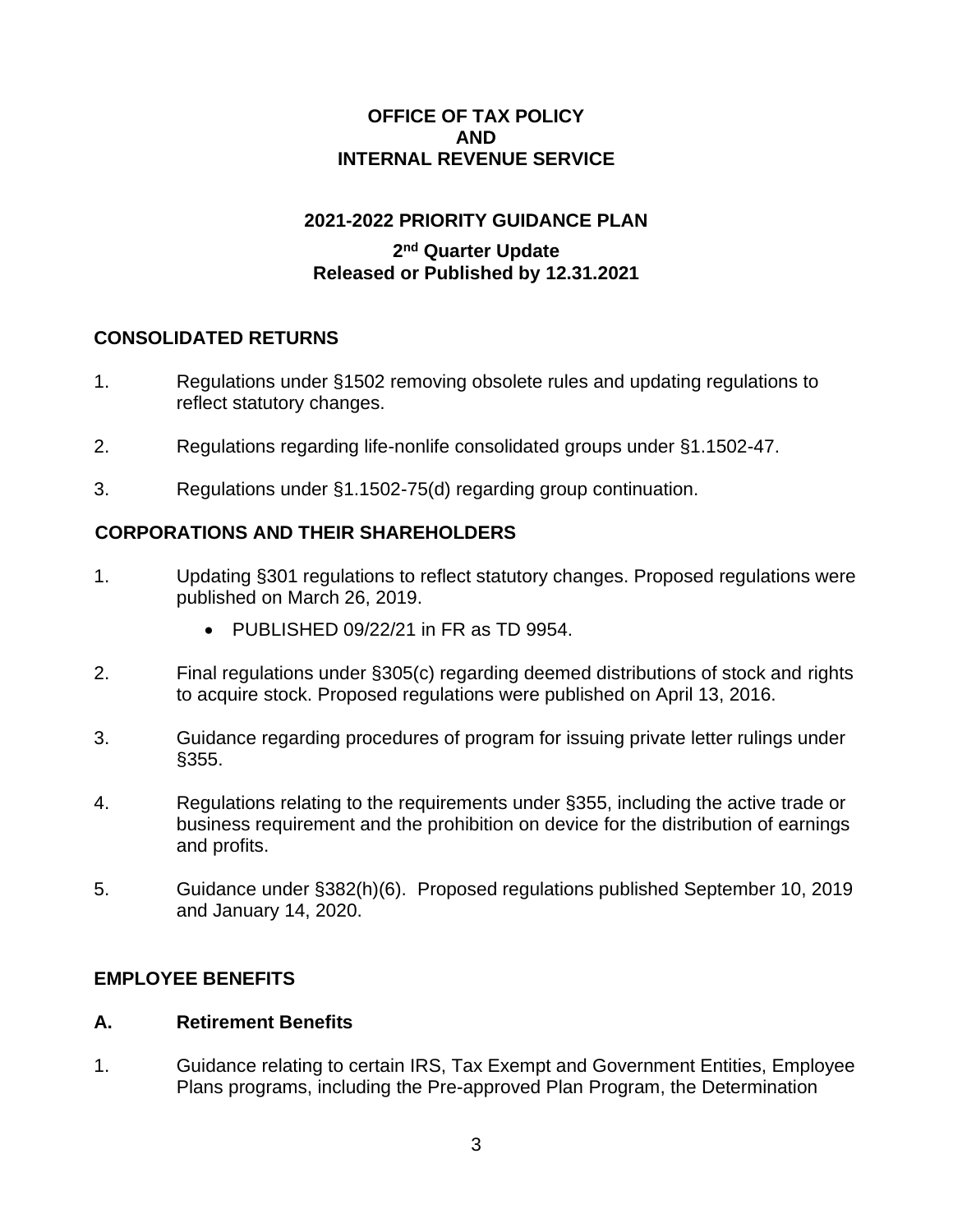Letter Program, and the Employee Plans Compliance Resolution System (EPCRS).

- • PUBLISHED in IRB 2021-31 as REV. PROC. 2021-30 on 08/02/21 (RELEASED on 07/16/21).
- • PUBLISHED in IRB 2021-38 as REV. PROC. 2021-37 on 09/20/21 (RELEASED on 09/01/21).
- PUBLISHED in IRB 2021-38 as REV. PROC. 2021-38 on 09/20/21 (RELEASED on 09/01/21).
- 2. Regulations and other guidance under §72(t) relating to the 10 percent additional tax on early distributions.
- 3. Update to IRA regulations under §§219, 408, 408A, and 4973 for statutory changes and additional issues.
- 4. Final regulations on the application of the normal retirement age regulations under §401(a) to governmental plans. Proposed regulations were published on January 27, 2016.
- 5. Regulations updating electronic delivery rules and other guidance for providing applicable notices and making participant elections.
- 6. Regulations relating to SECURE Act modifications to §401(a)(9) and addressing other issues under §401(a)(9).
- 7. Regulations relating to SECURE Act modifications to certain rules governing §401(k) plans.
- 8. Guidance on student loan payments and qualified retirement plans and §403(b) plans.
- 9. Regulations and related guidance on closed defined benefit plans and related matters. Proposed regulations were published on January 29, 2016.
- 10. Guidance on missing participants, including guidance on uncashed checks.
- §413(e) multiple employer plans. Proposed regulations under §413(c) were 11. Regulations and related guidance on the exception to the unified plan rule for published on July 3, 2019.
- 12. Regulations on the definition of governmental plan under §414(d). An ANPRM was published on November 8, 2011.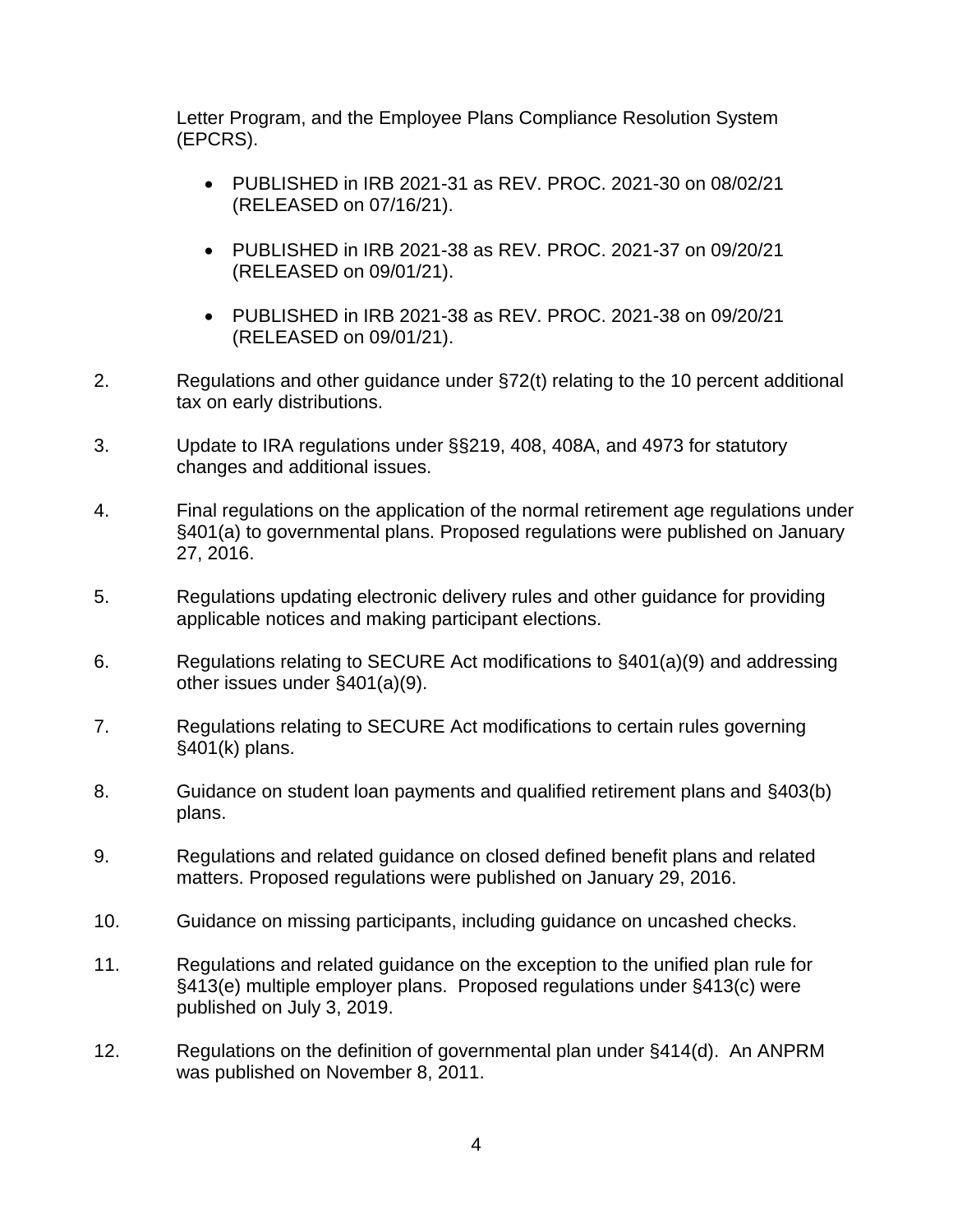- 13. Final regulations under §415 regarding §7873 treaty fishing rights income. Proposed regulations were published on November 15, 2013.
- 14. Final regulations under §417(e) that update the minimum present value requirements for defined benefit plans. Proposed regulations were published on November 25, 2016.
- 15. Regulations on mortality tables used to determine present value under §430 for single-employer defined benefit pension plans.
- 16. Guidance implementing changes to §§430, 431, and 432 and relief provided by the American Rescue Plan Act of 2021 (ARP Act).
	- PUBLISHED in IRB 2021-30 as NOT. 2021-38 on 07/26/21 (RELEASED on 07/09/21).
	- PUBLISHED in IRB 2021-33 as NOT. 2021-48 on 8/16/21 (RELEASED on 07/30/21).
	- • PUBLISHED in IRB 2021-44 as NOT. 2021-57 on 11/01/2021 (RELEASED on 10/12/21).
- military and diplomatic payees, with an address outside the United States. 17. Final regulations under §3405 regarding distributions made to payees, including Proposed regulations were published on May 31, 2019.
- 18. Regulations relating to the reporting requirements under §6057. Proposed regulations were published on June 21, 2012.
- changes made by the Taxpayer First Act. 19. Guidance updating electronic filing requirements for employee plans to reflect

### **B. Executive Compensation, Health Care and Other Benefits, and Employment Taxes**

- 1. Guidance relating to employee retention credit.
	- PUBLISHED in IRB 2021-34 as NOT. 2021-49 on 08/23/21 (RELEASED on 08/04/21).
	- • PUBLISHED in IRB 2021-51 as NOT. 2021-65 on 12/20/21 (RELEASED on 12/06/21).
- Economic Security Act (CARES Act) and the ARP Act. Regulations on recapture of excess employment tax credits under the Families 2. First Coronavirus Response Act (FFCRA), the Coronavirus Aid, Relief, and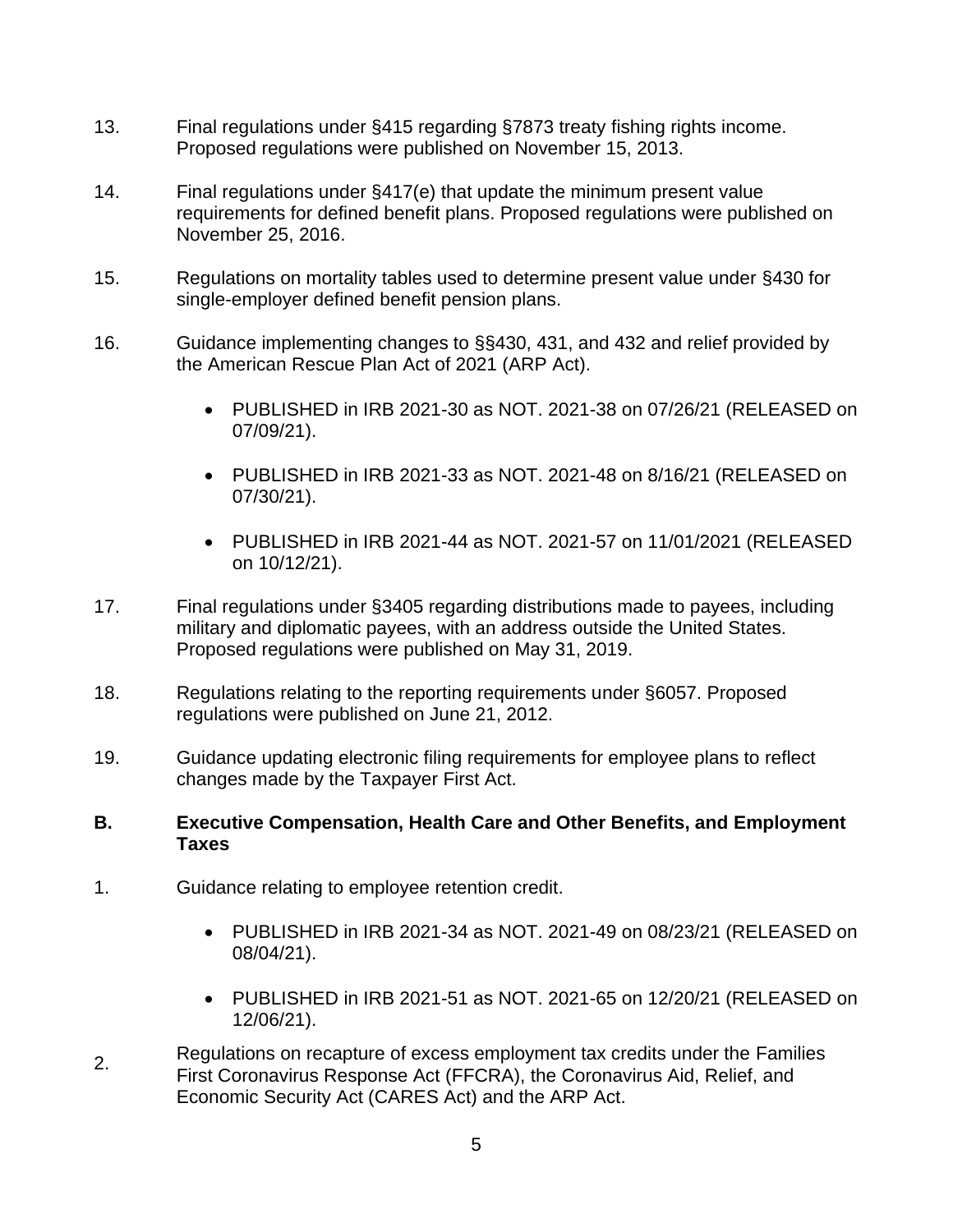- PUBLISHED 09/10/21 in FR as TD 9953 (TEMP) and REG-109077-21 (NPRM).
- 3. Guidance on W-2 reporting requirements for qualified sick and family leave wages.
	- • PUBLISHED in IRB 2021-39 as NOT. 2021-53 on 09/27/2021 (RELEASED on 9/07/21).
- 4. Guidance on WOTC/EZ transition relief.
	- PUBLISHED in IRB 2021-35 as NOT. 2021-43 on 08/30/21 (RELEASED on 08/10/21).
- 5. Regulations under §86 regarding rules for lump-sum elections.
- 6. Regulations under §§119 and 132 regarding employer-provided meals.
- 7. Regulations updating the classification system for the line of business determination under §1.132-4 for purposes of qualified employee discounts and no-additional-cost services.
- 8. Regulations on income inclusion and various other issues under §409A. Proposed regulations were published on December 8, 2008, and on June 22, 2016.
- 9. Regulations and other guidance under §§419A and 501(c)(9) relating to welfare benefit funds, including voluntary beneficiary associations (VEBAs).
- 10. Regulations under §457(f) and related guidance on ineligible plans. Proposed regulations were published on June 22, 2016.
- 11. Guidance on contributions to and benefits from paid family and medical leave programs.
- 12. Guidance updating Rev. Procs. 2016-33 and 2017-14 regarding procedures for Certified Professional Employer Organizations.
- 13. Additional guidance on elections, premium payments, and temporary premium assistance for continuation coverage under the Consolidated Omnibus Budget Reconciliation Act of 1985 (COBRA).
	- PUBLISHED in IRB 2021-33 as NOT. 2021-46 on 08/16/21 (RELEASED on 07/26/21).
	- • PUBLISHED in IRB 2021-43 as NOT. 2021-58 on 10/25/21 (RELEASED on 10/06/21).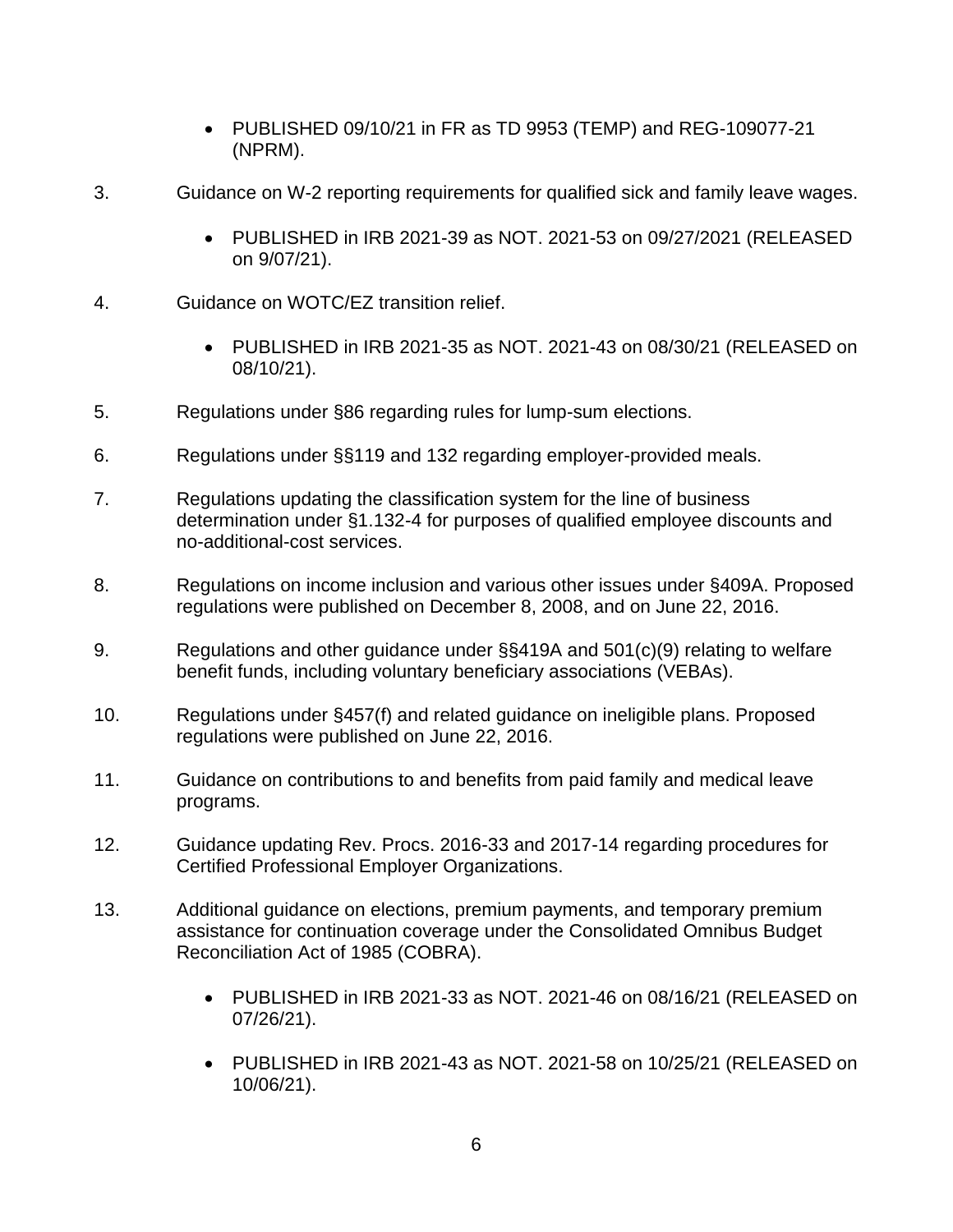- regulations were published on September 30, 2019. 14. Final regulations under §§4980H and 105(h) related to HRAs. Proposed
- 15. Guidance relating to Service Industry Tip Compliance Agreement.
- 16. Guidance on procedures under §7436.

## ADDITIONAL PROJECTS

- 17. Guidance on 2022 Indexed Qualifying Payment Amount.
	- • PUBLISHED in IRB 2022-03 as REV. PROC. 2022-11 on 01/18/22 (RELEASED on 12/28/21).

# **EXCISE TAX**

- 1. Final regulations under §§4051 and 4071 on heavy trucks, tractors, trailers, and tires. Proposed regulations were published on March 31, 2016.
- 2. Guidance regarding dual use of fuel for operating special equipment by means of a power take-off under §§48.4041-7, 48.6421-1(d), and 48.6427-1(d) of the Manufacturers and Retailers Excise Tax Regulations.
- 3. Regulations regarding mechanical dye injection under §4082.
- 4. Guidance regarding fuel registration under §4101.
- 5. Guidance regarding constructive sale price under §4216.
- 6. Guidance under §4261(e)(3) regarding the application of the air transportation excise tax under §4261 to the purchase of mileage awards.

# ADDITIONAL PROJECTS

- 7. Guidance relating to § 80201 of the Infrastructure Investment and Jobs Act (IIJA), Public Law 117-58, 135 Stat. 429 (November 15, 2021), which reinstates, effective July 1, 2022, the excise taxes imposed on certain chemical substances by §§ 4661 and 4671 (collectively, Superfund chemical taxes) and modifies the applicable rates of tax and other provisions related to those taxes.
	- PUBLISHED 12/27/21 in IRB 2021-52 as NOT. 2021-66 (RELEASED on 12/14/21).

# **EXEMPT ORGANIZATIONS**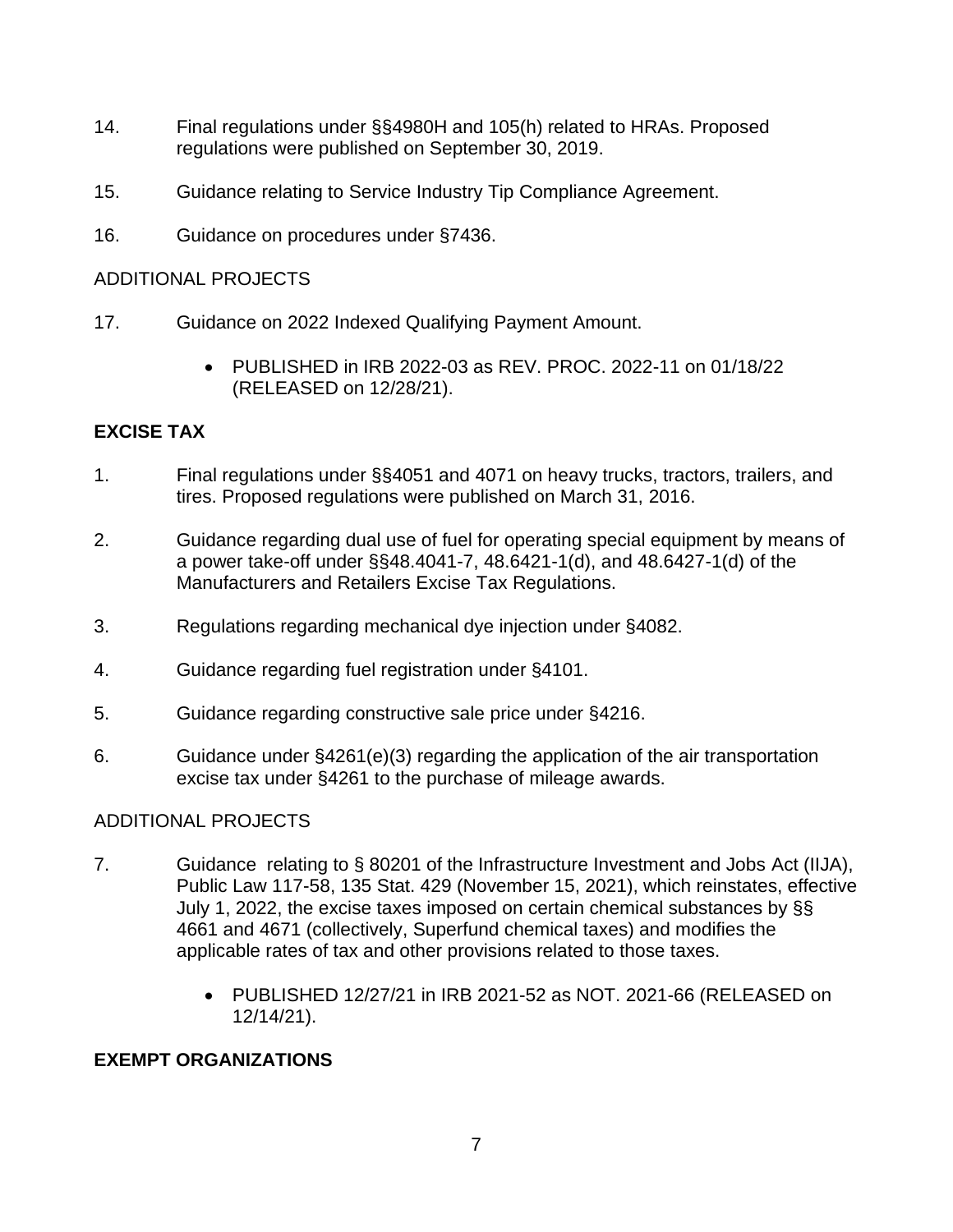- 1. Guidance revising Rev. Proc. 80-27 regarding group exemption letters. Notice 2020-36 was published on May 18, 2020.
- 2. Guidance on circumstances under which an LLC can qualify for recognition under  $§501(c)(3)$ .
	- • PUBLISHED in IRB 2021-45 on 11/8/21 as NOT. 2021-56 (RELEASED on 10/21/21).
- 3. Final regulations on §509(a)(3) supporting organizations. Proposed regulations were published on February 19, 2016.
- 4. Regulations under §512 regarding the allocation of expenses in computing unrelated business taxable income and addressing how changes made to §172 net operating losses by section 2303(b) of the CARES Act apply for purposes of §512(a)(6).
- 5. Guidance under §4941 regarding a private foundation's investment in a partnership in which disqualified persons are also partners.
- 6. Regulations regarding the excise taxes on donor advised funds and fund management.
- 7. Regulations under §6104(c). Proposed regulations were published on March 15, 2011.
- 8. Regulations designating an appropriate high-level Treasury official under §7611. Proposed regulations were published on August 5, 2009.

# ADDITIONAL PROJECTS

- 9. Guidance amplifying Rev. Proc. 2021-3.
	- PUBLISHED in IRB 2021-38 on 09/20/2021 as REV. PROC. 2021-40 (RELEASED on 09/03/2021).
- 10. Revocation of Announcement 2001-33.
	- • PUBLISHED in IRB 2021-52 on 12/27/21 as ANN. 2021-18 (RELEASED on 12/14/21).

# **FINANCIAL INSTITUTIONS AND PRODUCTS**

1. Final regulations relating to the definition of registered form under §§149(a) and 163(f). Proposed regulations were published on September 19, 2017.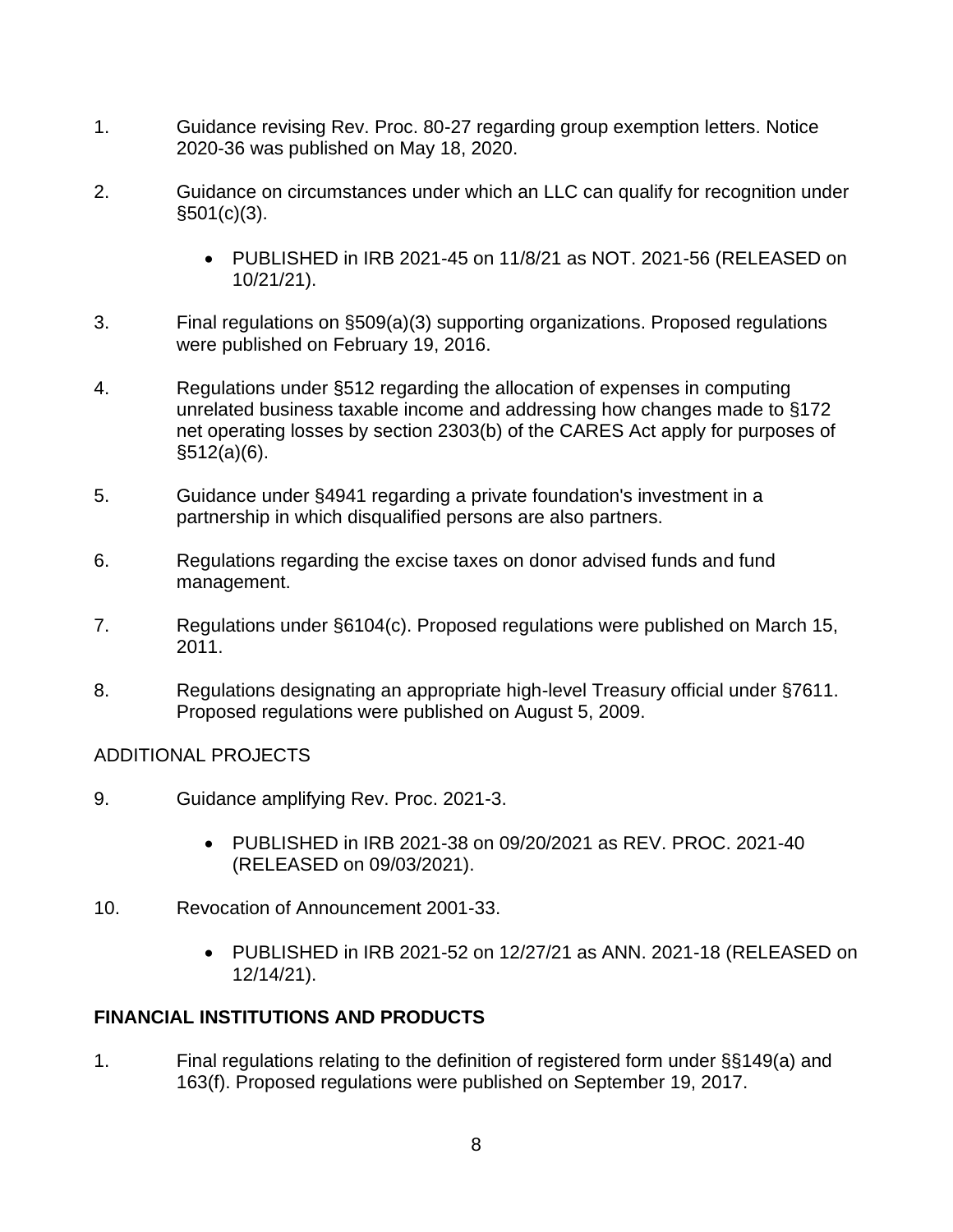- published on June 10, 2013. 2. Guidance under §166 on the conclusive presumption of worthlessness for bad debts. Notice 2013-35, which requested comments on the existing rules, was
- 3. Regulations under §249 relating to the amount of a repurchase premium attributable to the cost of borrowing.
- 4. Guidance under §§446, 1275, and 6050H to address the treatment and reporting of capitalized interest on modified home mortgages.
- 5. Guidance addressing issues relating to mark-to-market accounting under §475.
- 6. Guidance regarding application of the cure provisions under §851(i) for regulated investment companies (RICs) and §856(c)(7) and (g)(5) for real estate investment trusts (REITs).
- 7. Guidance clarifying the definition of income in §856(c)(3) for purposes of the REIT qualification tests.
- 8. Guidance under §860G(e) for modifications of certain mortgage loans held by a real estate mortgage investment conduit.
- 9. Regulations under §1001 on the modification of debt instruments, including issues relating to disregarded entities.
- regulations were published on October 9, 2019. 10. Guidance under §1001 on the elimination of interbank offered rates. Proposed
	- PUBLISHED 01/04/22 in FR as TD 9961 (FILED on 12/30/21).
- 11. Guidance on the constant yield election under §1276(b).
- 12. Guidance on the treatment of fees relating to debt instruments and other securities.

## **GENERAL TAX ISSUES**

- 1. Final regulations under §25A to conform to changes made by the Trade Preferences Extension Act of 2015 and the Protecting Americans from Tax Hikes Act of 2015.
- 2. Notice under §25D to reflect the changes made by section 148 of the Taxpayer Certainty and Disaster Tax Relief Act of 2020.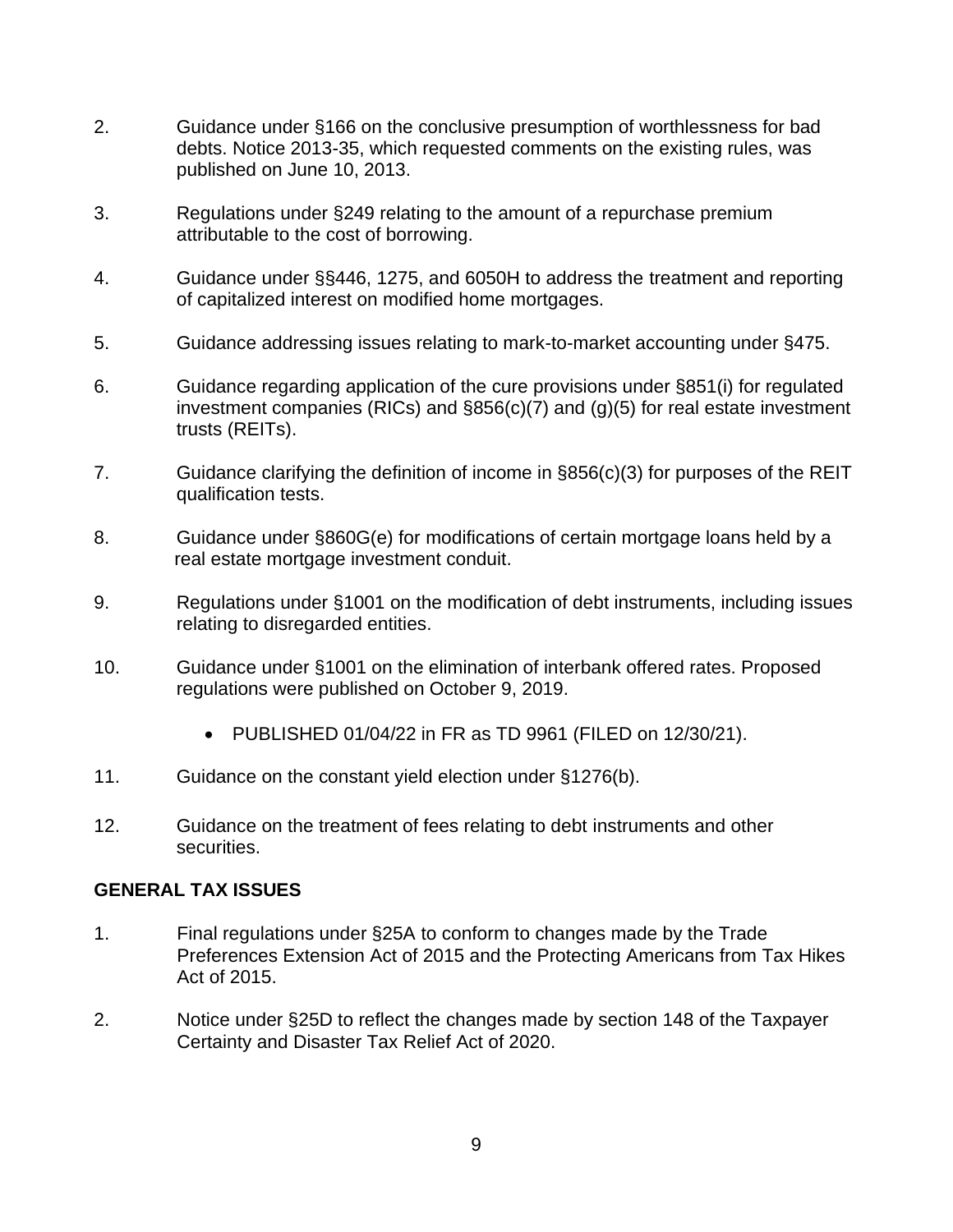- 3. Final regulations under §42 regarding the low-income housing credit average income test.
- 4. Final regulations under §42 relating to compliance monitoring.
- 5. Guidance under §42, including guidance to clarify the applicability of the 4 percent minimum low-income housing tax credit rate under § 42(b)(3), as added by section 201(a) of the Taxpayer Certainty and Disaster Tax Relief Act of 2020.
	- PUBLISHED 12/20/21 in IRB 2021-51 as REV. PROC. 2021-43 (RELEASED on 12/01/21).
	- PUBLISHED 12/20/2021 in IRB 2021-51 as REV. RUL. 2021-20 (RELEASED on 12/01/21).
- 6. Notice providing beginning of construction continuity safe harbor extension under §§45 and 48 in response to the COVID-19 pandemic.
	- • PUBLISHED in IRB 2021-29 as NOT. 2021-41 on 07/19/21 (RELEASED on 06/29/21).
- Notice under §45L to modify Notices 2008-35 and 2008-36 in consultation with 7. DOE to conform to statutory changes.
- Revenue ruling on the definition of carbon capture equipment and ownership requirements of carbon capture equipment under §45Q.
	- • PUBLISHED in IRB 2021-30 on 07/26/21 as REV. RUL. 2021-13 (RELEASED on 07/01/21).
- 9. Notice on lifecycle analysis submission and review process under §45Q.
- 10. Regulations under §45D that revise and clarify certain rules relating to the new markets tax credit.
- 11. Notice under §45J regarding credit for production from advanced nuclear power facilities.
- 12. Regulations under §§46 through 50 to update regulations to reflect statutory changes, remove obsolete rules, and revise certain reporting procedures related to claiming the rehabilitation credit.
- 13. Regulations on the definition of qualifying energy property under §48.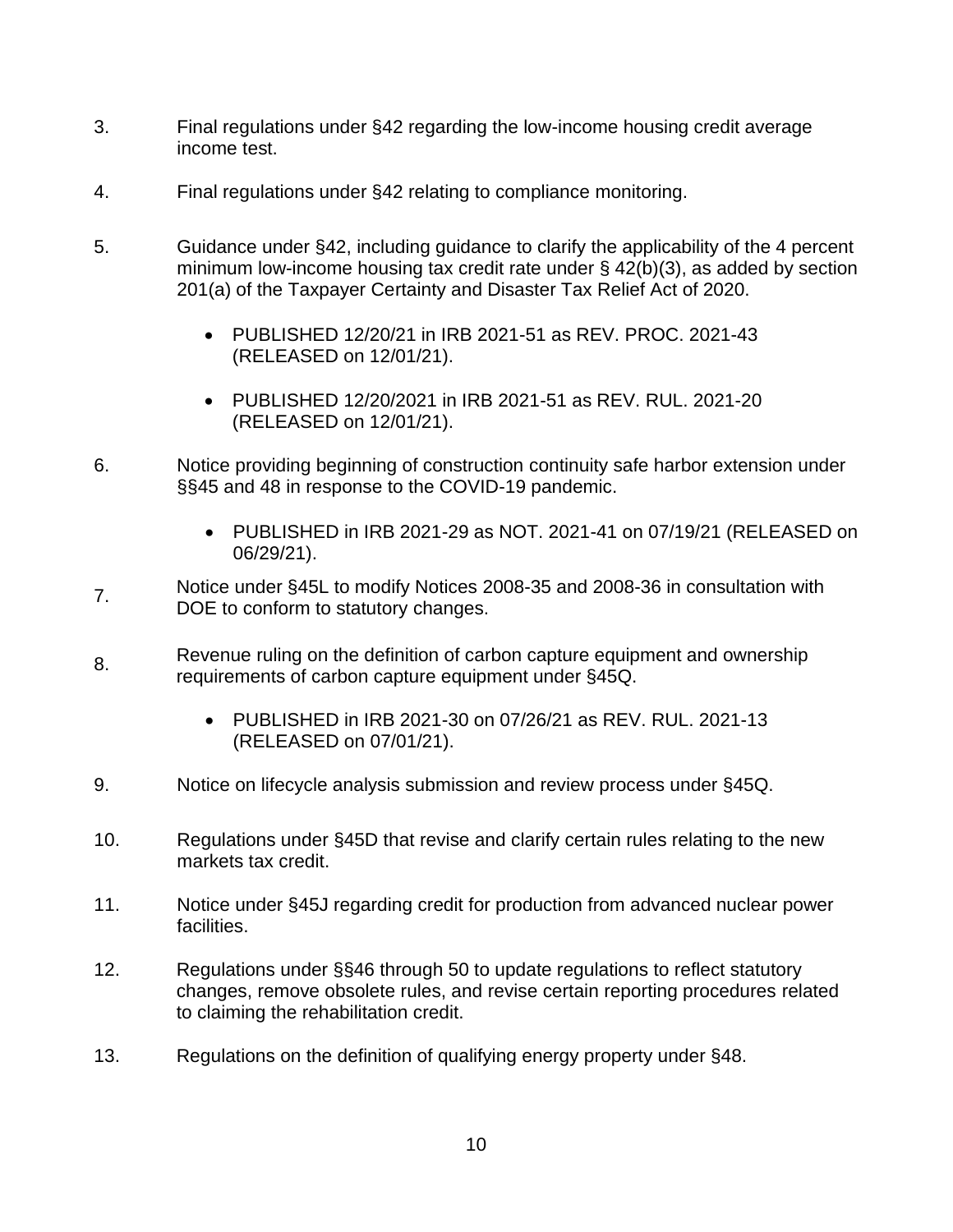- 14. Regulations under §118 to reflect statutory changes and define master development plan.
- 15. Regulations under §152 regarding dependency deduction.
- 16. Revenue ruling on public utility property under §168(i)(10) for purposes of normalization.
- 17. Guidance addressing amortization of research and experimental expenditures under §174.
- 18. Regulations under §179D to clarify the definition of designer and other issues.
- 19. Regulations under §199A related to the determination of unadjusted basis immediately after acquisition (UBIA) of qualified property, the definition of qualified business income (QBI) and other issues.
- 20. Guidance under §280F clarifying the business use of an aircraft by parties related to a lessee.
- 21. Regulations under §301.7701-3 regarding REITs and RICs.
- 22. Guidance under §7701 providing criteria for treating an entity as an integral part of a state, local, or tribal government, and guidance on tribally chartered corporations.
- 23. Guidance concerning virtual currency.
- 24. Guidance on the tax treatment of SBA loans under Title I of the CARES Act.
- 25. Guidance under §301.9100 regarding relief for late regulatory elections.
- 26. Guidance regarding §163(j).
- 27. Regulations under §267 regarding related party transactions and partnerships.
- 28. Guidance under §§1400Z–1 and 1400Z–2 concerning opportunity zones. Proposed regulations were published on April 14, 2021.
- 29. Guidance to clarify various issues regarding advance child tax credit payments pursuant to §7527A.
- 30. Guidance on monetized installment sales under §453.
- 31. Regulations on health insurance reporting under §§6055 and 6056.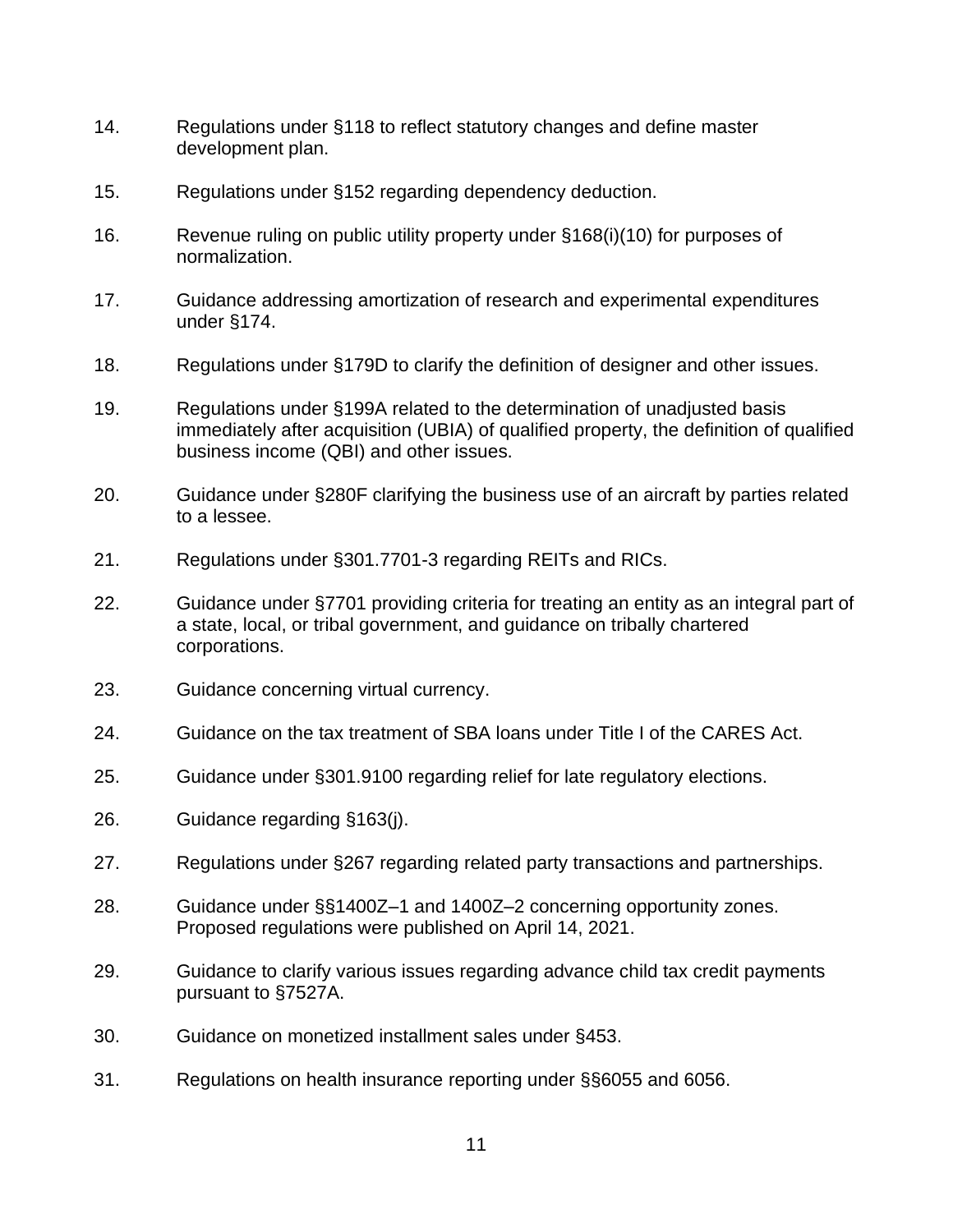- PUBLISHED 12/06/21 in FR as REG-109128-21 (RELEASED on 11/22/21).
- 32. Guidance on applying the state and local deduction cap under §164.
- 33. Guidance under §36B regarding the premium tax credit.
- 34. Guidance regarding the application of the 60-month limitation under §301.7701-3(c)(1)(iv) on the redomiciliation of an entity.

## ADDITIONAL PROJECTS

- 35. Guidance on the Federal income tax treatment and information reporting requirements for payments made to or on behalf of homeowners from funds allocated from the Homeowner Assistance Fund.
	- PUBLISHED 11/29/21 in IRB 2021-48 as REV. PROC. 2021-47 (RELEASED on 11/08/21).
- 36. Notice under § 274 regarding application of the temporary 100-percent deduction for restaurant food and beverage expenses to the meal portion of a per diem rate or allowance.
	- PUBLISHED 12/06/21 in IRB 2021-49 as NOT. 2021-63 (RELEASED on 11/16/21).

# **GIFTS AND ESTATES AND TRUSTS**

- 1. Final regulations establishing a user fee for estate tax closing letters. Proposed regulations were published on December 31, 2020.
	- PUBLISHED 09/28/21 IN FR as TD 9957.
- Final regulations under §§1014(f) and 6035 regarding basis consistency between 2. estate and person acquiring property from decedent. Proposed and temporary regulations were published on March 4, 2016.
- 3. Regulations under §2010 addressing whether gifts that are includible in the gross estate should be excepted from the special rule of § 20.2010-1(c).
- 4. Regulations under §2032(a) regarding imposition of restrictions on estate assets during the six-month alternate valuation period. Proposed regulations were published on November 18, 2011.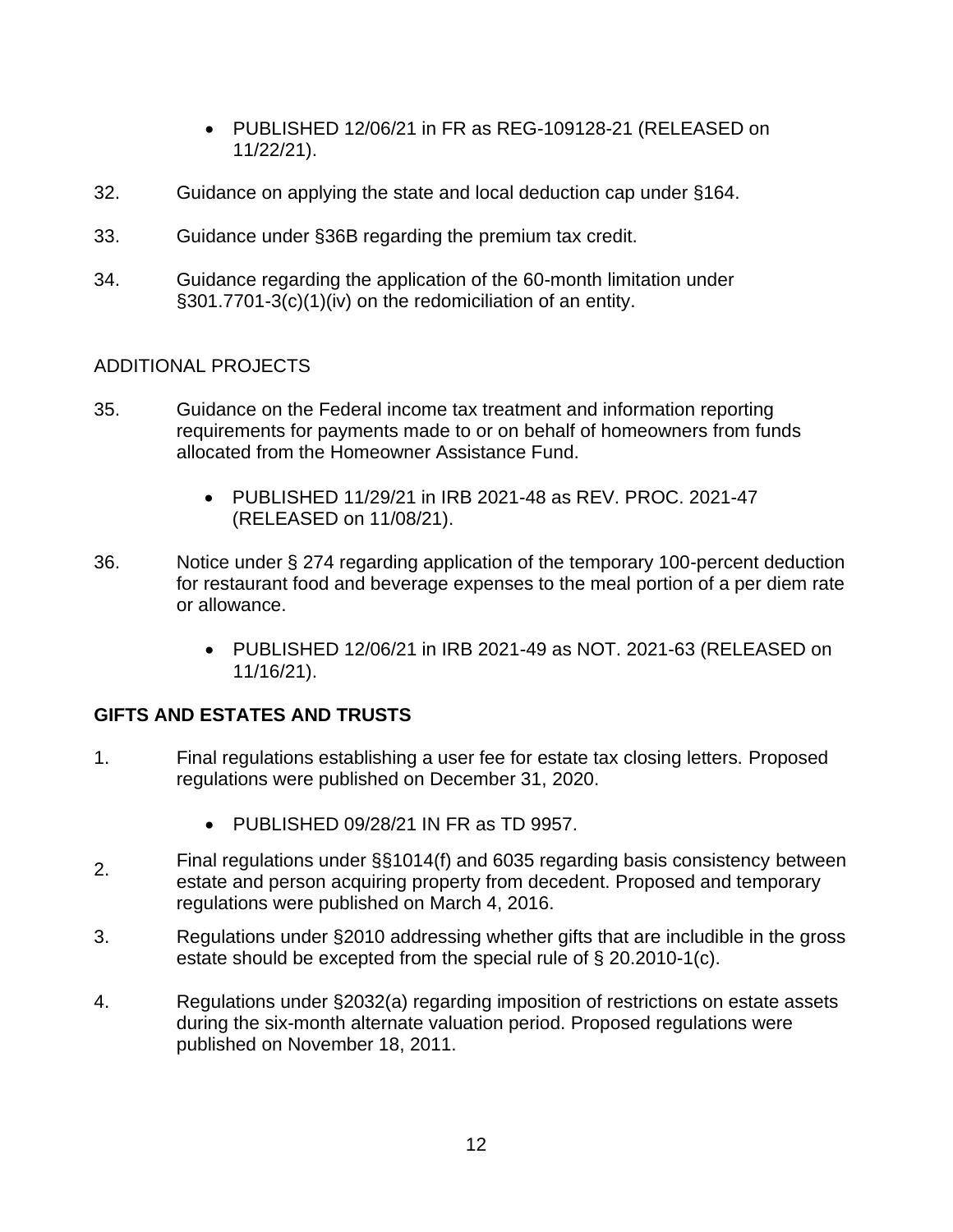- 5. Regulations under §2053 regarding personal guarantees and the application of present value concepts in determining the deductible amount of expenses and claims against the estate.
- 6. Regulations under §2632 providing guidance governing the allocation of generation-skipping transfer (GST) exemption in the event the IRS grants relief under §2642(g), as well as addressing the definition of a GST trust under §2632(c), and providing ordering rules when GST exemption is allocated in excess of the transferor's remaining exemption.
- 7. Final regulations under §2642(g) describing the circumstances and procedures under which an extension of time will be granted to allocate GST exemption.
- regulations were published on September 10, 2015. 8. Final regulations under §2801 regarding the tax imposed on U.S. citizens and residents who receive gifts or bequests from certain expatriates. Proposed
- 9. Regulations under §7520 regarding the use of actuarial tables in valuing annuities, interests for life or terms of years, and remainder or reversionary interests.

# **INSURANCE COMPANIES AND PRODUCTS**

- 1. Regulations under §72 on the exchange of property for an annuity contract. Proposed regulations were published on October 18, 2006.
- (TBA) market and for certain TBA contracts. Rev. Proc. 2018-54 was 2. Guidance relating to the diversification requirements under §817(h) for certain mortgage-backed securities purchased in the To-Be-Announced published on November 5, 2018.
- 3. Regulations under §§101 and 6050Y relating to §1035 exchanges and certain corporate acquisitions.

### **INTERNATIONAL**

### **A. Deemed Inclusions from Foreign Entities, etc.**

- §958(b)(4). Proposed regulations were published on July 23, 2020 and 1. Regulations under subpart F, including coordination with the repeal of September 22, 2020.
- 2. Regulations and other guidance addressing the treatment of foreign entities held by domestic partnerships and S corporations under §§951, 958, and 1291 – 1298 and clarifying the definition of qualified business asset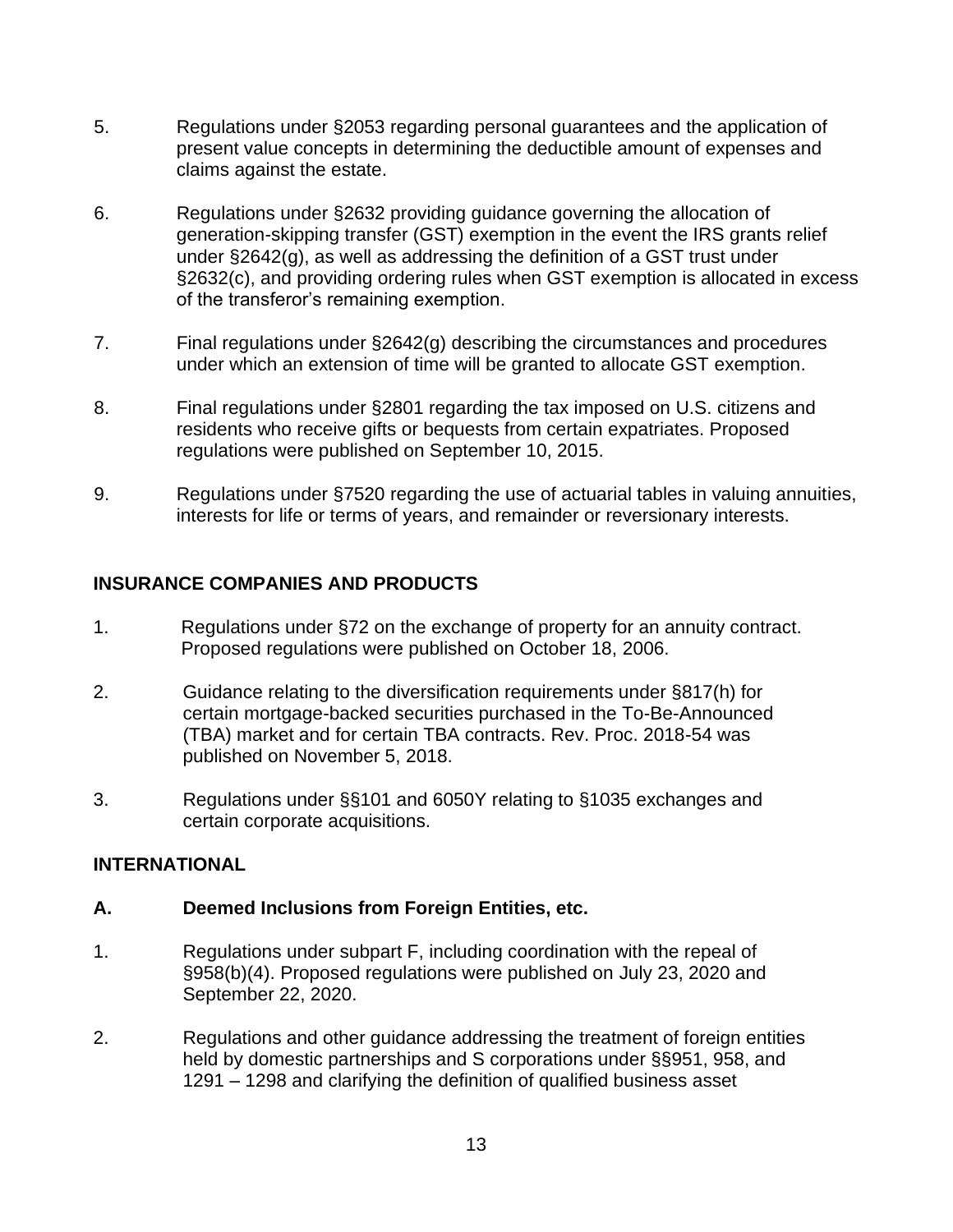investment under §§250 and 951A. Proposed regulations were published on November 12, 2020 and January 15, 2021.

- PUBLISHED 09/24/21 in FR as TD 9956 (FILED on 09/21/21).
- 3. Guidance under §954, including guidance regarding the use of foreign statement reserves for purposes of measuring qualified insurance income under §954(i).
- 4. Regulations under §§959 and 961 concerning previously taxed earnings and profits under subpart F. Notice 2019-01 was published on January 7, 2019.
- when foreign insurance income is excluded from passive income under 5. Final regulations under §§1297 and 1298, including regulations addressing §1297(f). Proposed regulations were published on January 15, 2021.

### **B. Inbound Transactions**

- 1. Regulations under §59A concerning the base-erosion and anti-abuse tax. Final regulations and proposed regulations were published on December 6, 2019, and final regulations were published on October 9, 2020.
- 2. Additional guidance under §§864(c)(8) and 1446(f) on the treatment of gain or loss of foreign persons from the sale or exchange of an interest in a partnership that is engaged in a trade or business within the United States.
	- PUBLISHED 09/07/21 in IRB 2021-36 as NOT. 2021-51 (RELEASED on 08/24/21).
- 3. Regulations under §871(m), including with respect to non-delta-one transactions. Final and temporary regulations were published January 24, 2017. Notice 2018-72 (delaying the applicability date of portions of the final regulations) was published on October 1, 2018. Final regulations were published on December 17, 2019. Notice 2020-2 (extending the transition relief in Notice 2018-72 for two years) was published on January 13, 2020.
- regulations were published on April 8, 2020, and final regulations related 4. Final regulations to treat hybrid instruments and certain tax-favored equity as a financing transaction for purposes of §1.881-3. Proposed to hybrid instruments (but not tax-favored equity) were published on November 12, 2020.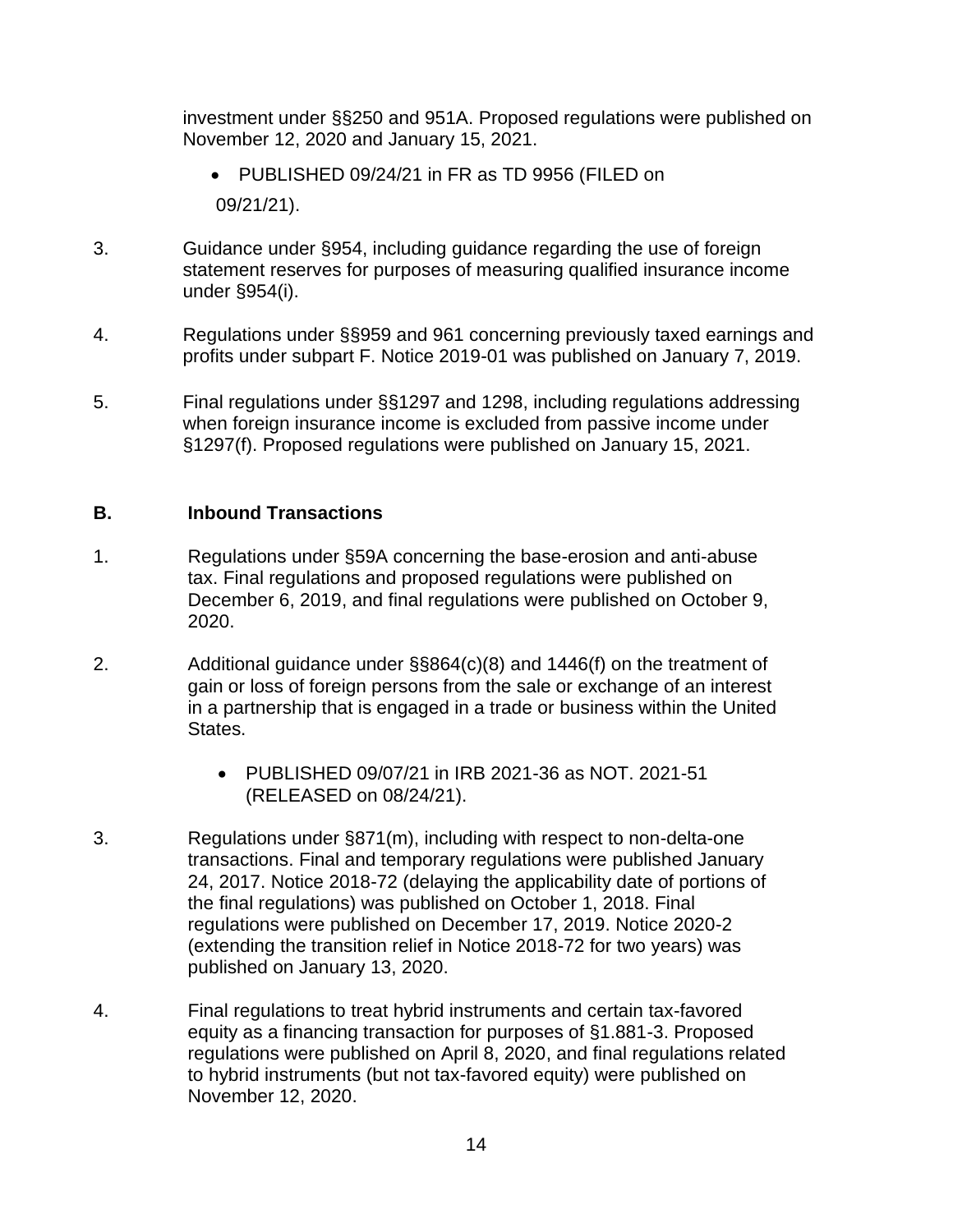5. Final regulations under §§897 and 1445 relating to changes in the Protecting Americans from Tax Hikes Act of 2015. Proposed regulations were published on June 7, 2019.

## **C. Outbound Transactions**

- 1. Regulations concerning the participation exemption system for the taxation of foreign source income.
- 2. Regulations under §250 regarding electronically supplied services and the deduction for foreign derived intangible income and global intangible low-taxed income. Proposed regulations were published on March 6, 2019.
- subject to §367(d). 3. Regulations addressing the inbound transfer of intangible property
- 4. Proposed modification of regulations under §987 on income and currency gain or loss with respect to a §987 qualified business unit. Final regulations were published on December 8, 2016. Notice 2020-73 (providing guidance regarding the applicability date of the final regulations beyond that provided in earlier Notices) was published on October 5, 2020.
	- PUBLISHED 10/25/21 in IRB 2021-43 as NOT. 2021-59 (RELEASED on 10/12/21).
- 5. Modification of regulations under §367 regarding certain triangular reorganizations involving one or more foreign corporations. Notice 2016- 73 was published on December 27, 2016. Notice 2014-32 was published on May 12, 2014.

# **D. Foreign Tax Credits**

- 1. Regulations related to the foreign tax credit, including on the allocation credit. Proposed regulations were published on November 12, 2020. and apportionment of interest expense, the definition of a foreign income tax, and the timing of when foreign taxes accrue and may be claimed as a
	- PUBLISHED 01/04/22 in FR as TD 9959 (FILED on 12/28/21).

# **E. Transfer Pricing**

1. Annual Report on the Advance Pricing Agreement Program. Announcement 2021-6 was published April 12, 2021.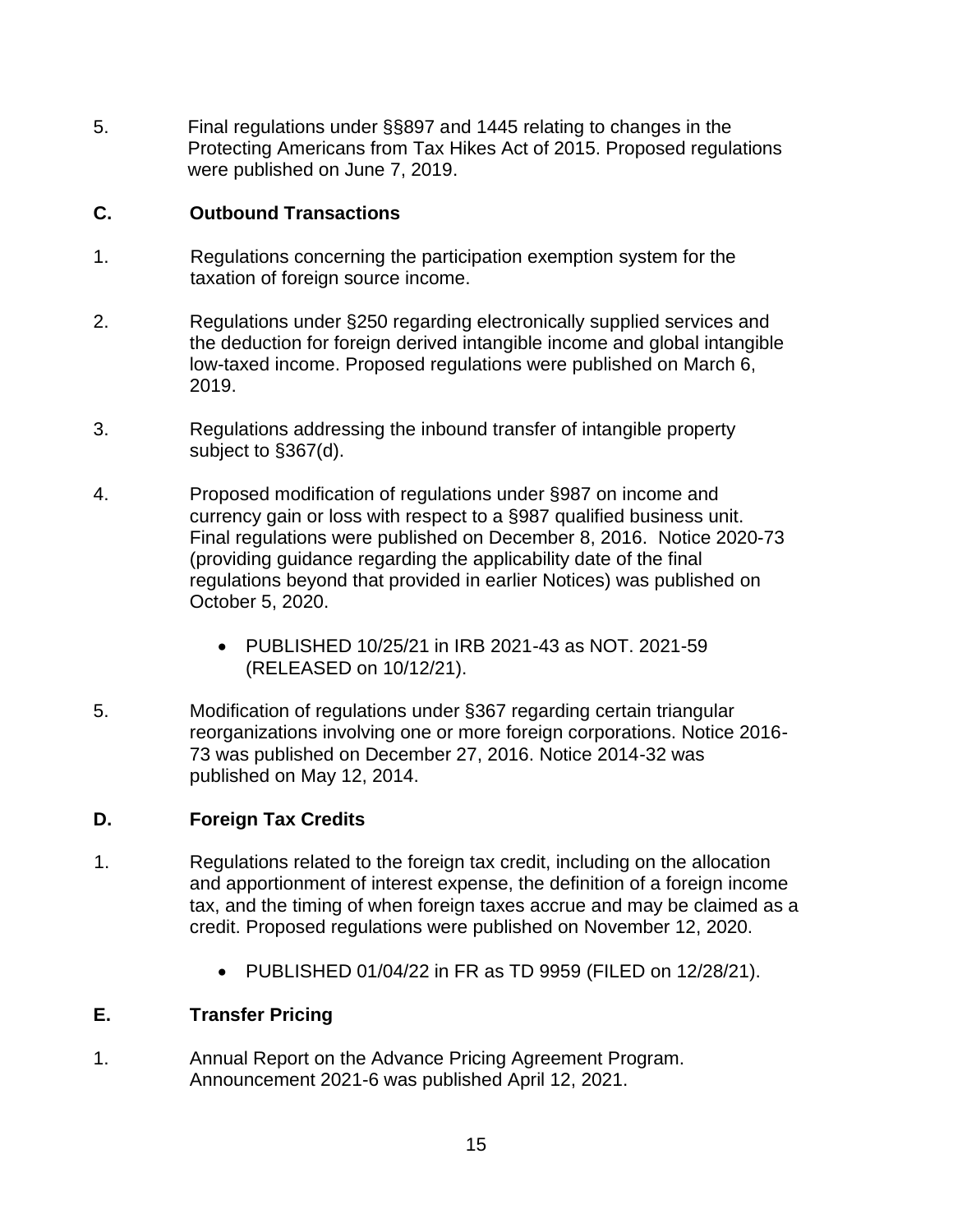- 2. Regulations under §§367 and 482, including regulations addressing the changes to §§367(d) and 482. Temporary and proposed regulations were published on September 16, 2015.
- 3. Regulations under §482 clarifying the effects of group membership (e.g., passive association) in determining arm's length pricing, including specifically with respect to financial transactions.
- discretion to determine the allocation of risk based on the facts and 4. Regulations under §482 further clarifying certain aspects of the arm's length standard, including (1) coordination of the best method rule with guidance on specified methods for different categories of transactions, (2) circumstances of transactions and arrangements, and (3) periodic adjustments.
- 5. Guidance updating Rev. Proc. 2015-41, providing the procedures for requesting and obtaining advance pricing agreements and guidance on the administration of executed advance pricing agreements.

### **F. Sourcing and Expense Allocation**

1. Regulations under §861, including on the character and source of income arising in transactions involving intellectual property and the provision of digital goods and services. Proposed regulations were published on August 14, 2019.

### **G. Other**

- 1. Regulations relating to certain foreign currency contracts, including the definition of a foreign currency contract under §1256(g)(2), in light of the decision in Wright v. Commissioner, 809 F.3d 877 (6th Cir. 2016).
- 2. Guidance under Chapter 3 (§§1441-1446) and Chapter 4 (§§1471– 1474), including updates to the qualified intermediary withholding agreement (primarily relating to regulations under §1446(a) and (f)). Revenue Procedure 2017-15 (setting forth the qualified intermediary withholding agreement) was published on January 17, 2017.
- (§§1441–1464) and Chapter 4 (§§1471–1474) that were proposed on 1.1473-1, and 1.1474-1 and 1.1474-2 (providing for the elimination of withholding on payments of gross proceeds, deferral of withholding on 3. Finalization of remaining portions of the regulations under Chapter 3 December 18, 2018, including provisions relating to withholding agent obligations under §§1.1461-1, 1.1461-2, 1.1471-1 through 1.1471-5, foreign pass-thru payments, elimination of withholding on certain insurance premiums, and clarification of the definition of investment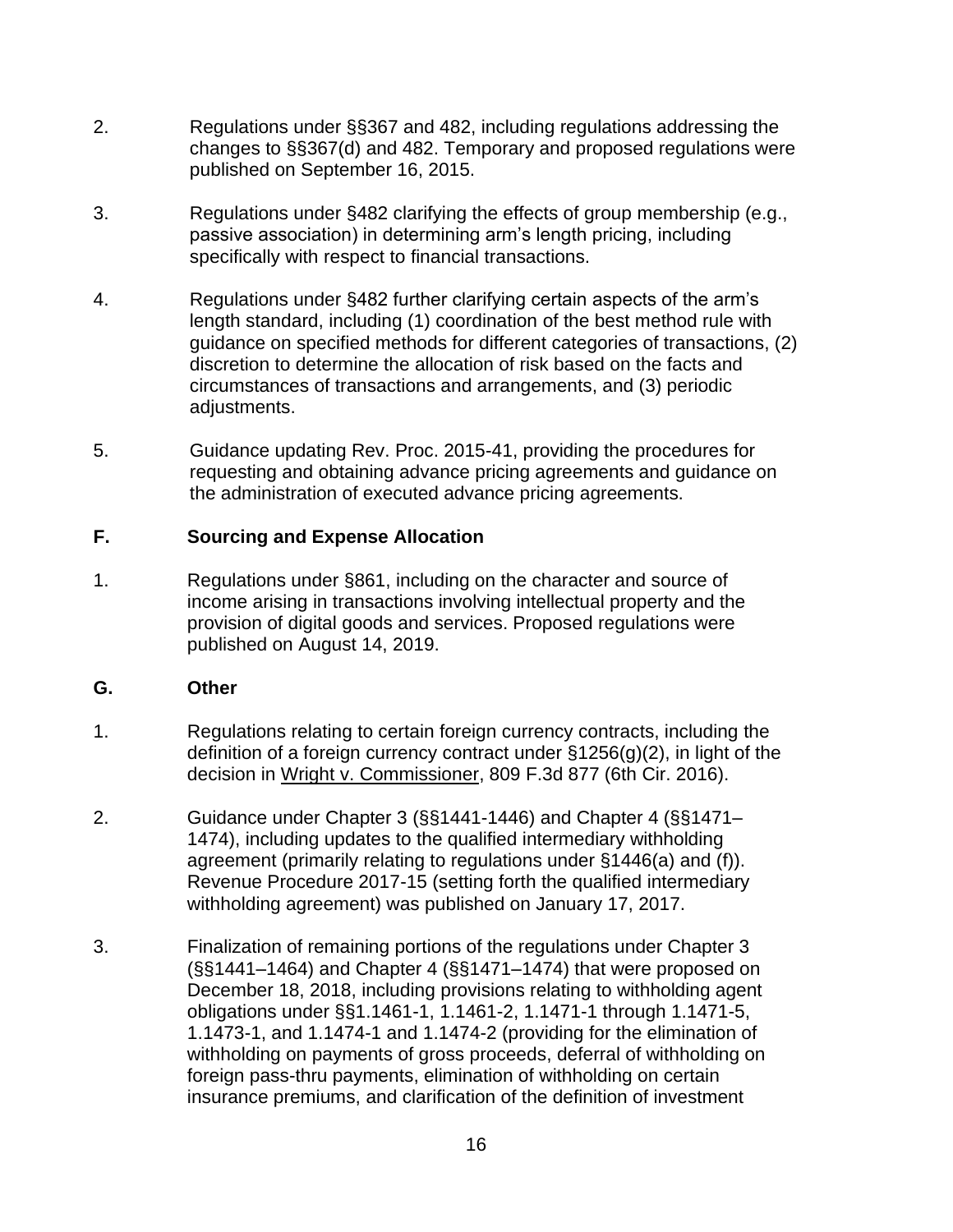entity; and providing guidance concerning certain due diligence requirements of withholding agents and refunds and concerning credits of amounts withheld). (Portions of the proposed regulations were finalized in T.D. 9890, published on January 2, 2020.)

- 4. Guidance under §§6039F, 6048, and 6677 on foreign trust reporting and reporting with respect to large foreign gifts, and regulations under §§643(i) and 679 relating to certain transactions between U.S. persons and foreign trusts. Revenue Procedure 2020-17 excepting certain taxfavored foreign retirement and non-retirement trusts from section 6048 reporting was published on March 16, 2020.
- 5. Guidance updating Rev. Proc. 2015-40, providing the procedures for requesting and obtaining assistance from the U.S. competent authority under U.S. tax treaties.

### ADDITIONAL PROJECTS

- 6. Revenue Procedure updating the list of countries with which the United States has in force an information exchange agreement, such that bank deposit interest paid to residents of such countries must be reported by payors to the extent required under Treas. Reg. §§ 1.6049-8(a) and 1.6049-4(b)(5).
	- PUBLISHED 10/18/21 in IRB 2021-42 as REV. PROC. 2021-32 (RELEASED on 09/28/21).

### **PARTNERSHIPS**

- 1. Final regulations regarding the application of §163(j) to partnerships, S corporations, and their owners. Proposed regulations were published on September 14, 2020.
- 2. Final regulations regarding the stock of a corporate partner under §337(d). Proposed regulations were published on March 25, 2019.
- 3. Regulations under §469(h)(2) concerning limited partners and material participation. Proposed regulations were published on November 28, 2011.
- 4. Final regulations on the fractions rule under §514(c)(9)(E). Proposed regulations were published on November 23, 2016.
- 5. Final regulations under §§704, 734, 743, and 755 arising from the American Jobs Creation Act of 2004, regarding the disallowance of certain partnership loss transfers and no reduction of basis in stock held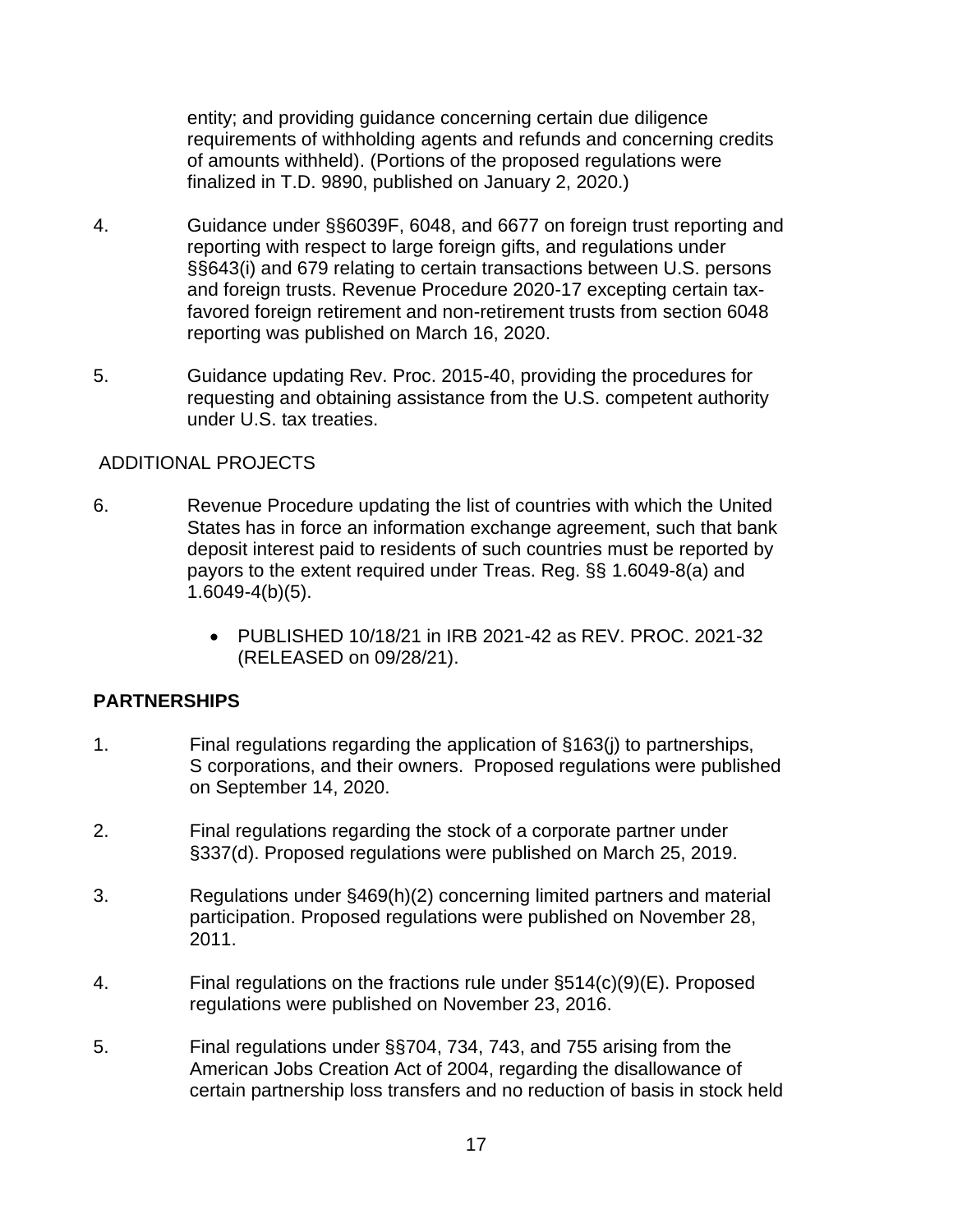by a partnership in a corporate partner. Proposed regulations were published on January 16, 2014.

- 6. Regulations under §704(d) regarding charitable contributions and foreign taxes in determining limitation on allowance of partner's share of loss.
- Revenue procedure regarding (1) allocations under §704(b) of amounts 7. excluded from income under COVID-related legislation and deductions resulting from expenditures attributable to the use of Paycheck Protection Program (PPP) loan or grant proceeds; and (2) the corresponding adjustments to the partners' bases in their partnership interests under §705.
	- PUBLISHED 12/06/21 in IRB 2021-49 as REV. PROC. 2021-49 (RELEASED on 11/18/21).
- 8. Guidance under §707 on disguised sales.
- 9. Guidance on partnership terminations under §708.
- 10. Final regulations under §752 regarding related person rules. Proposed regulations were published on December 16, 2013.
- 11. Final regulations streamlining the §754 election statement. Proposed regulations were published on October 12, 2017.
- 12. Final regulations under §§761 and 1234 on the tax treatment of noncompensatory partnership options. Proposed regulations were published on February 5, 2013.
- were published on February 2, 2018. (Reproposed on August 17, 2018, 13. Final regulations addressing adjustments to bases and capital accounts and the tax and book basis of partnership property. Proposed regulations in combination with proposed regulations addressing revisions to chapter 63 made by the Tax Technical Corrections Act of 2018.)

### **S CORPORATIONS**

- 1. Guidance concerning the effect of momentary ownership of the stock of an S corporation by another corporation during a transaction described in §§355 and 368(A)(1)(D).
- 2. Regulations under subchapter S to conform with statutory changes and provide further guidance on the calculation of certain items of income, loss, and deduction under §1361.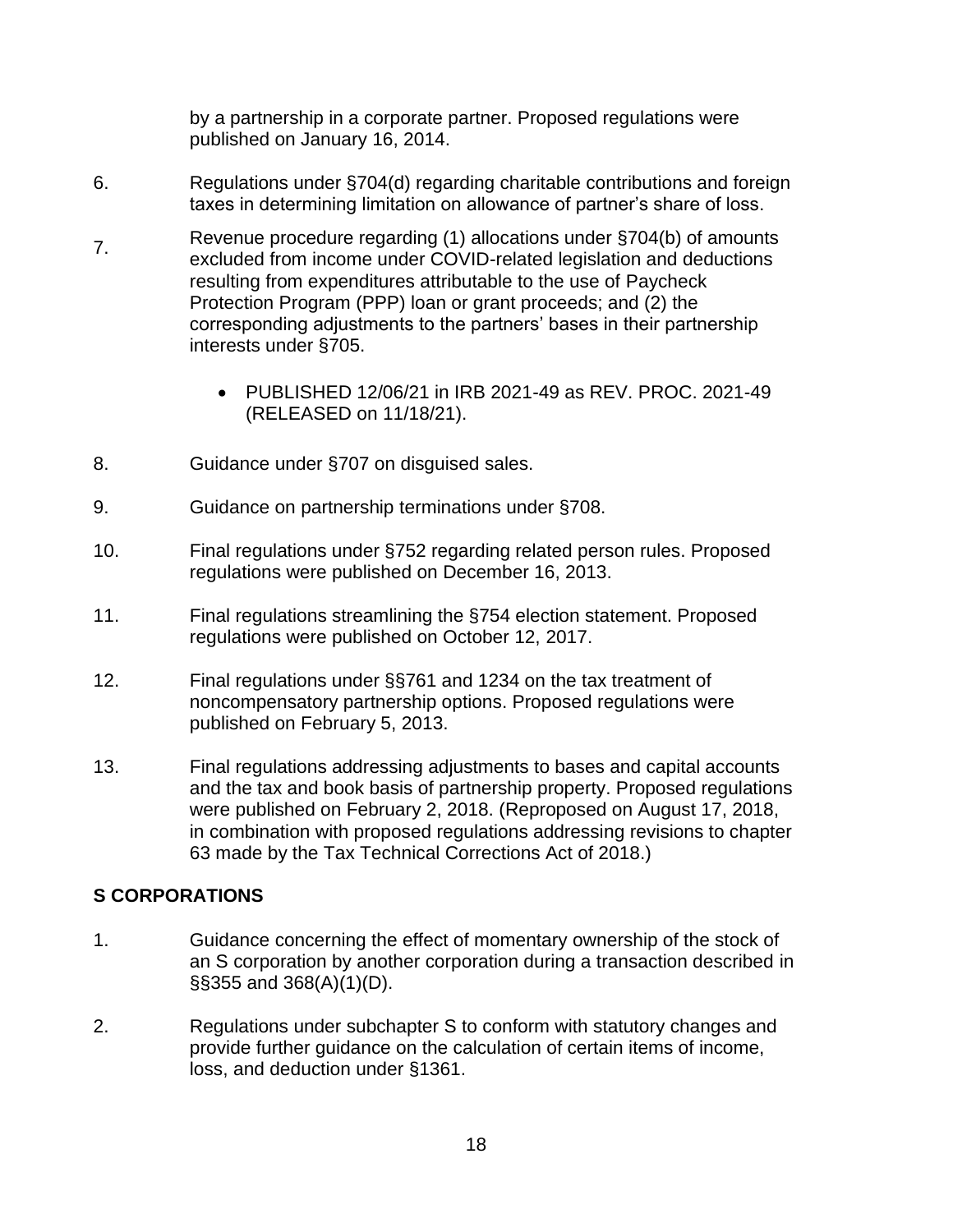3. Revenue procedure under §1362(f) regarding the validity or continuation of an S corporation election, or qualified subchapter S subsidiary election, in certain situations involving disproportionate distributions, inconsistent tax return filings, or errors or omissions on Form 2553, Election by a Small Business Corporation, or Form 8869, Qualified Subchapter S Subsidiary Election.

## **TAX ACCOUNTING**

- 1. Revenue procedure under §263(a) concerning the capitalization of natural gas transmission and distribution property.
- 2. Regulations under §472 concerning dollar-value last-in, first-out (LIFO) inventories.
- 3. Final regulations amending §1.472-8 concerning the inventory price index computation (IPIC) method.
- 4. Guidance on extension of elections under §168(j), §168(l), and §181 from December 31, 2017, as provided by the Tax Certainty and Disaster Tax Relief Act of 2019.
- 5. Revenue Procedure regarding compliance with the §§263A, 448, 460, and 471 regulations affecting small businesses, including procedures for making automatic changes in methods of accounting.
	- PUBLISHED 01/10/22 in IRB 2022-02 as REV. PROC. 2022-09 (RELEASED on 12/16/21).
- 6. Revenue procedure regarding gross receipts safe harbor under §§448 and 6033 for the employee retention credit.
	- PUBLISHED in IRB 2021-34 as REV. PROC. 2021-33 on 08/23/21 (RELEASED on 08/10/21).
- 7. Guidance regarding the treatment of capitalized costs for §355 distributions and certain other costs under § 1.263(a)-5(a).
- 8. Guidance regarding compliance with the §451 regulations, including procedures for making automatic changes in methods of accounting.
	- PUBLISHED in IRB 2021-25 as REV. PROC. 2021-34 and REV. PROC. 2021-35 on 08/30/21 (RELEASED on 08/21/21).
- 9. Final Regulations under §453B regarding non-recognition of gain or loss on disposition of certain installment sales.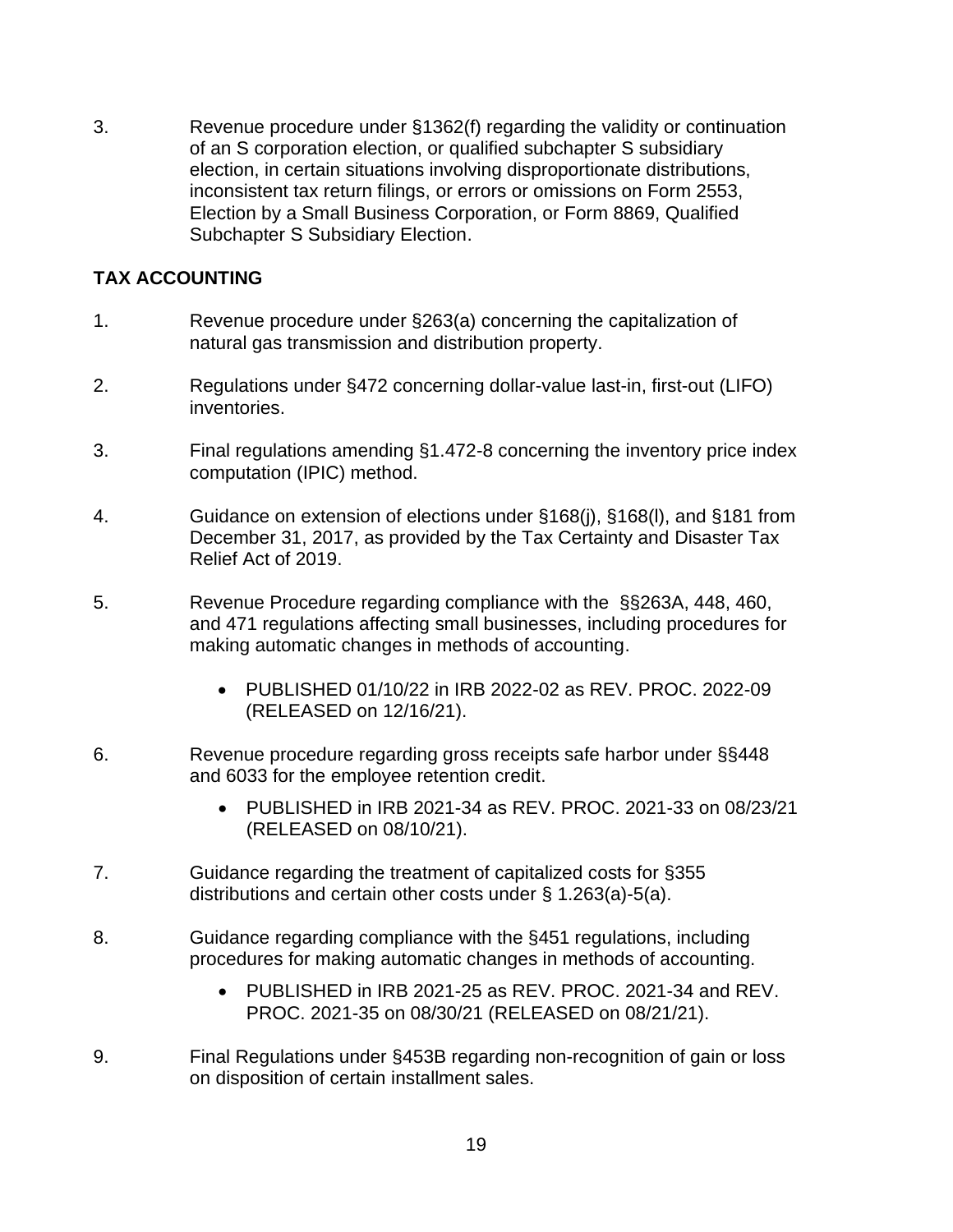# **TAX ADMINISTRATION**

- 1. Guidance regarding waiver of mandatory electronic filing.
- 2. Regulations under section §6011 as amended by the Taxpayer First Act.
	- PUBLISHED 07/23/21 in FR as REG-102951-16 (NPRM).
- 3. Regulations regarding information reporting on virtual currency under §6045.
- 4. Guidance to update Revenue Ruling 2004-53 to reflect the Taxpayer First Act amendments to §6103(c)."
- 5. Regulations under §6212 regarding last known address for business taxpayers.
- 6. Regulations under §6232(f).
- 7. Final regulations under §6241. Proposed regulations were published on November 24, 2020.
- 8. Regulations under §6311 as amended by the Taxpayer First Act regarding payment of taxes by debit and credit cards.
- 9. Regulations under §6335.
- period on assessment. 10. Regulations under §6501 to define the return that starts the limitations
- 11. Regulations to update regulations under §6662.
- regulations were published on October 17, 2018. 12. Final regulations on safe harbors in §§6721 and 6722 for de minimis errors on information returns and payee statements under section 202 of the Protecting Americans from Tax Hikes Act of 2015. Proposed
- 13. Regulations regarding supervisory approval of proposed penalties under §6751(b).
- 14. Revenue procedures under §7123 concerning alternative dispute resolution.
- 15. Revenue procedure regarding special rules for qualified amended returns filed by certain large corporations.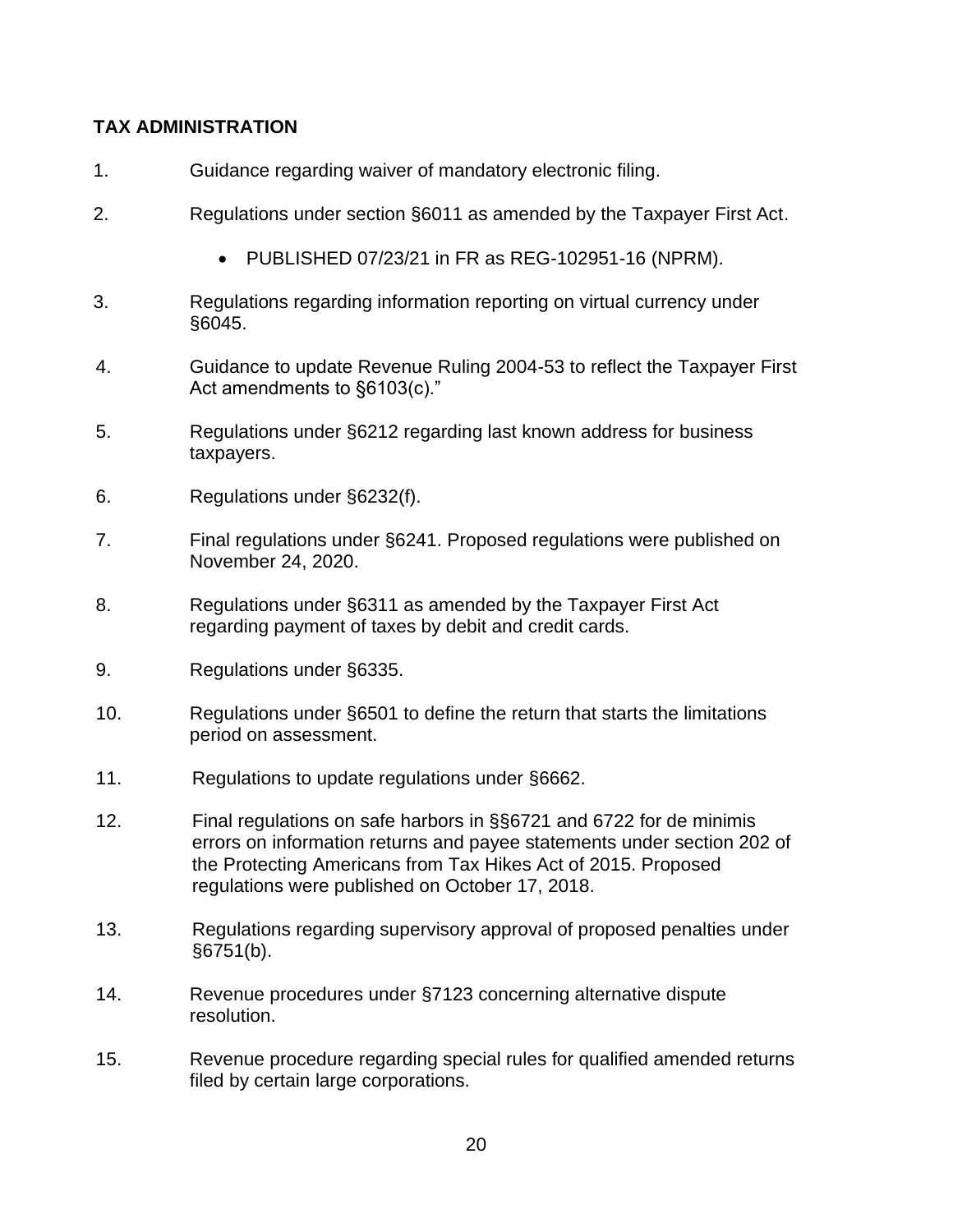- 16. Final regulations under §7602 to implement the Taxpayer First Act regarding summons interviews and sharing of summoned information with person authorized under §6103(n). Proposed regulations were published on August 7, 2020.
	- PUBLISHED 09/07/21 in FR as TD 9952.
- 17. Regulations regarding the Independent Office of Appeals established under the Taxpayer First Act.
- 18. Regulations to update the enrolled actuary user fee.
- 19. Regulations to update the enrolled agent special enrollment examination user fee.
	- PUBLISHED 09/29/21 in FR as REG-100718-16 (NPRM).
- 20. Regulations to update the enrolled agent and enrolled retirement plan agent user fee.
- 21. Regulations under 31 U.S.C. §330 governing practice before the Internal Revenue Service.

### ADDITIONAL PROJECTS

- 22. Revenue procedure to allow certain amended partnership returns.
	- PUBLISHED 07/06/21 in IRB 2021-27 as REV. PROC. 2021-29 (RELEASED on 06/15/21).
- 23. Revenue procedure for simplified returns for non-filers.
	- PUBLISHED 07/19/21 in IRB 2021-29 as REV. PROC. 2021-24 (RELEASED on 07/16/21).
- 24. Revenue procedure to allow amended K-1s related to certain PPP loans.
	- PUBLISHED 12/06/21in IRB 2021-49 as REV. PROC. 2021-50 (RELEASED on 11/18/21).
- 25. Notice waiving filing Form 1099-C for certain discharged student loans.
	- PUBLISHED 01/10/22 in IRB 2022-02 as NOT. 2022-1 (RELEASED on 12/21/21).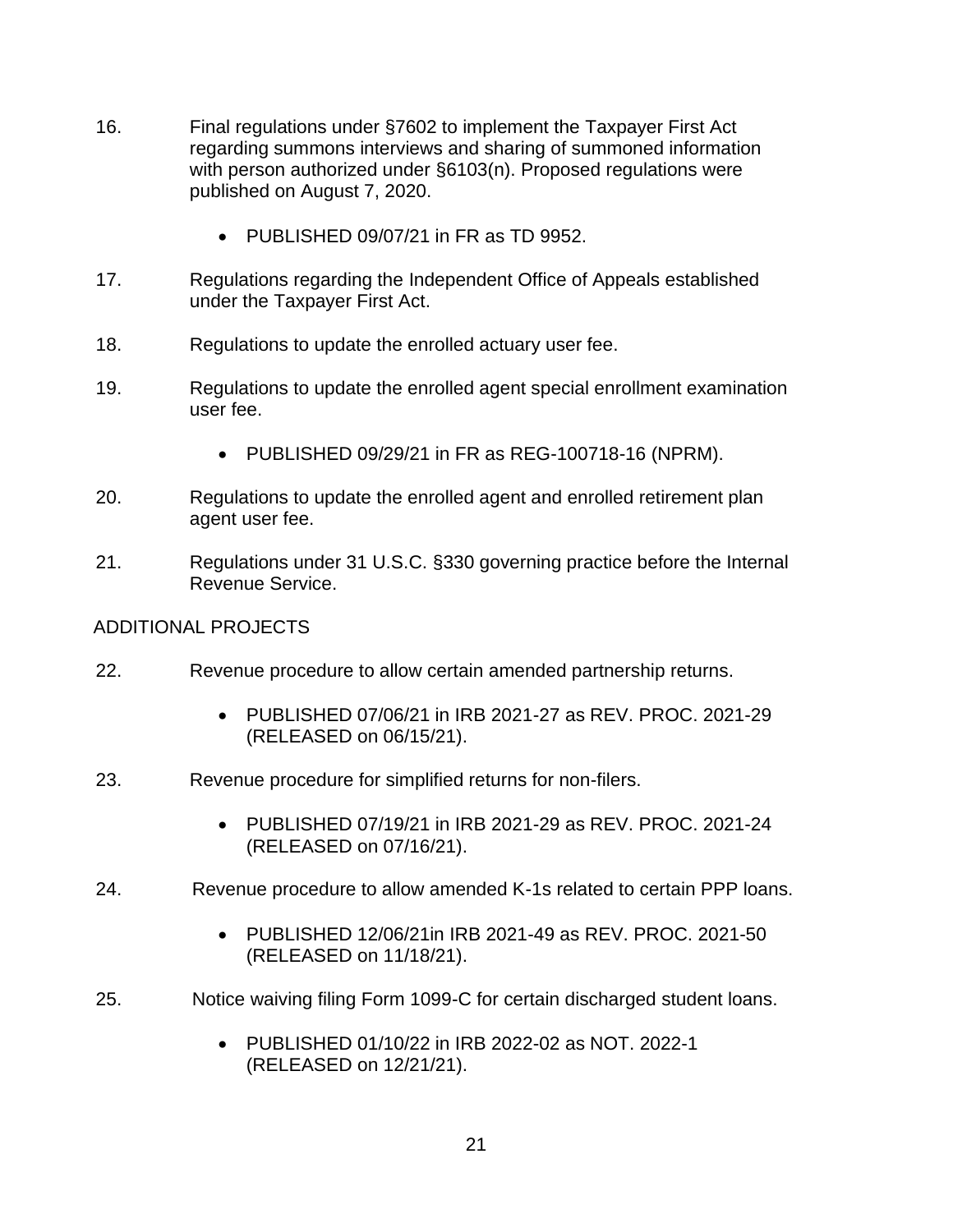# **TAX-EXEMPT BONDS**

- 1. Guidance under §§144(b) and 150 on qualified student loan bonds.
- 2. Regulations under §§148 and 150 on refunding bonds.
- 3. Revenue procedure on the recovery of rebate under §148.
- 4. Final regulations on bond reissuance under §150. Proposed regulations were published on December 31, 2018.
- 5. Revenue procedure modifying the time period for the temporary relief provided in Rev. Proc. 2020-21, as modified by Rev. Proc. 2020-49, for public hearings under §147.
	- PUBLISHED 09/20/21 in IRB 2021-38 as REV. PROC. 2021-39 (RELEASED on 08/31/21).

## **APPENDIX – Regularly Scheduled Publications**

### **JULY 2021**

- 1. Revenue ruling setting forth tables of the adjusted applicable federal rates for the current month for purposes of §§42, 382, 1274, 1288, and 7520.
	- • PUBLISHED 07/06/21 in IRB 2021-27 as REV. RUL. 2021-12 (RELEASED on 06/15/21).
- estimates for purposes of determining the applicable dollar limitation of the 2. Notice under §42 providing the qualified disaster zone resident population additional low-income housing allocations, as described in section 305 of the Taxpayer Certainty and Disaster Tax Relief Act of 2020.
	- PUBLISHED 08/02/21 in IRB 2021-31 as NOT. 2021-45.
- 3. Notice setting forth updates for the corporate bond yield curve for plan years beginning in July 2021, the 24-month average segment rates, the funding segment rates applicable for July 2021, the spot segment rates for June 2021 that are used for determining minimum present values, and the 30 year Treasury rates.
	- PUBLISHED 08/02/21 in IRB 2021-31 as NOT. 2021-44 (RELEASED on 07/15/21).

### **AUGUST 2021**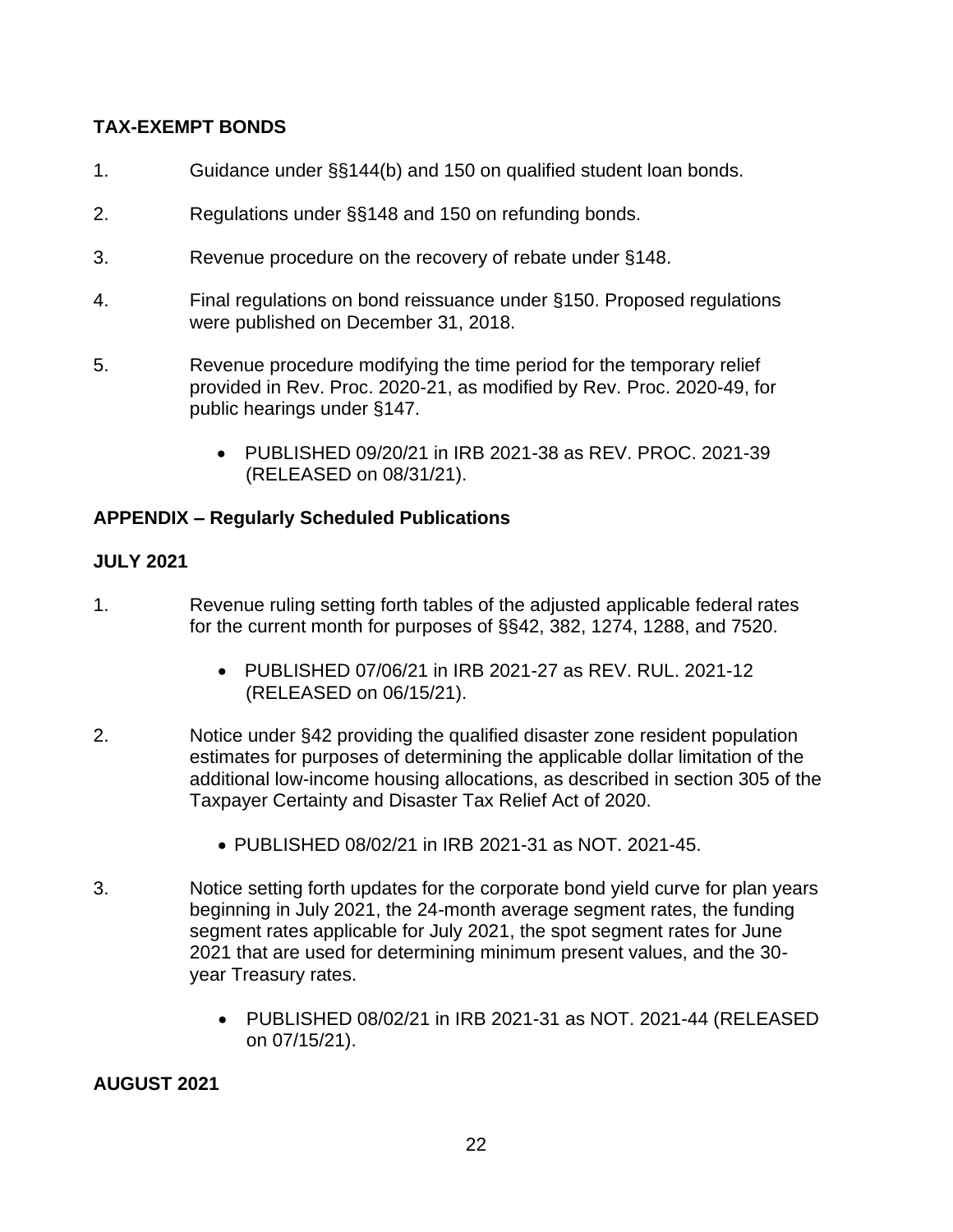- 1. Revenue ruling setting forth tables of the adjusted applicable federal rates for the current month for purposes of §§42, 382, 1274, 1288, and 7520.
	- PUBLISHED 08/02/21 in IRB 2021-31 as REV. RUL. 2021-14 (RELEASED on 07/15/21).
- 2. Notice setting forth updates for the corporate bond yield curve for plan years beginning in August 2021, the 24-month average segment rates, the funding segment rates applicable for August 2021, the spot segment rates for July 2021 that are used for determining minimum present values, and the 30 year Treasury rates.
	- PUBLISHED 08/30/21 in IRB 2021-35 as NOT. 2021-50 (RELEASED on 08/16/21).
- 3. Revenue procedure providing the domestic asset/liability percentages and the domestic investment yield percentages for taxable years beginning after December 31, 2017, for foreign companies conducting insurance business in the United States.
	- PUBLISHED 09/27/21 in IRB 2021-39 as REV. PROC. 2021-41.
- 4. Revenue ruling providing the average annual effective interest rates charged by each Farm Credit Bank District.
	- PUBLISHED 08/30/2021 in IRB 2021-35 as REV. RUL. 2021-15.

### **SEPTEMBER 2021**

- 1. Revenue ruling setting forth tables of the adjusted applicable federal rates for the current month for purposes of §§42, 382, 1274, 1288, and 7520.
	- PUBLISHED 09/07/21 in IRB 2021-36 as REV. RUL. 2021-16 (RELEASED on 08/16/21).
- 2. Notice under §274 regarding the deemed substantiation of travel expenses using per diem rates.
	- PUBLISHED 09/20/21 IN IRB 2021-38 as NOT. 2021-52 (RELEASED on 09/03/21).
- severe drought during the preceding 12-month period ending August 31, 3. Notice identifying the counties that experienced exceptional, extreme, or 2021 for purposes of determining whether the replacement period within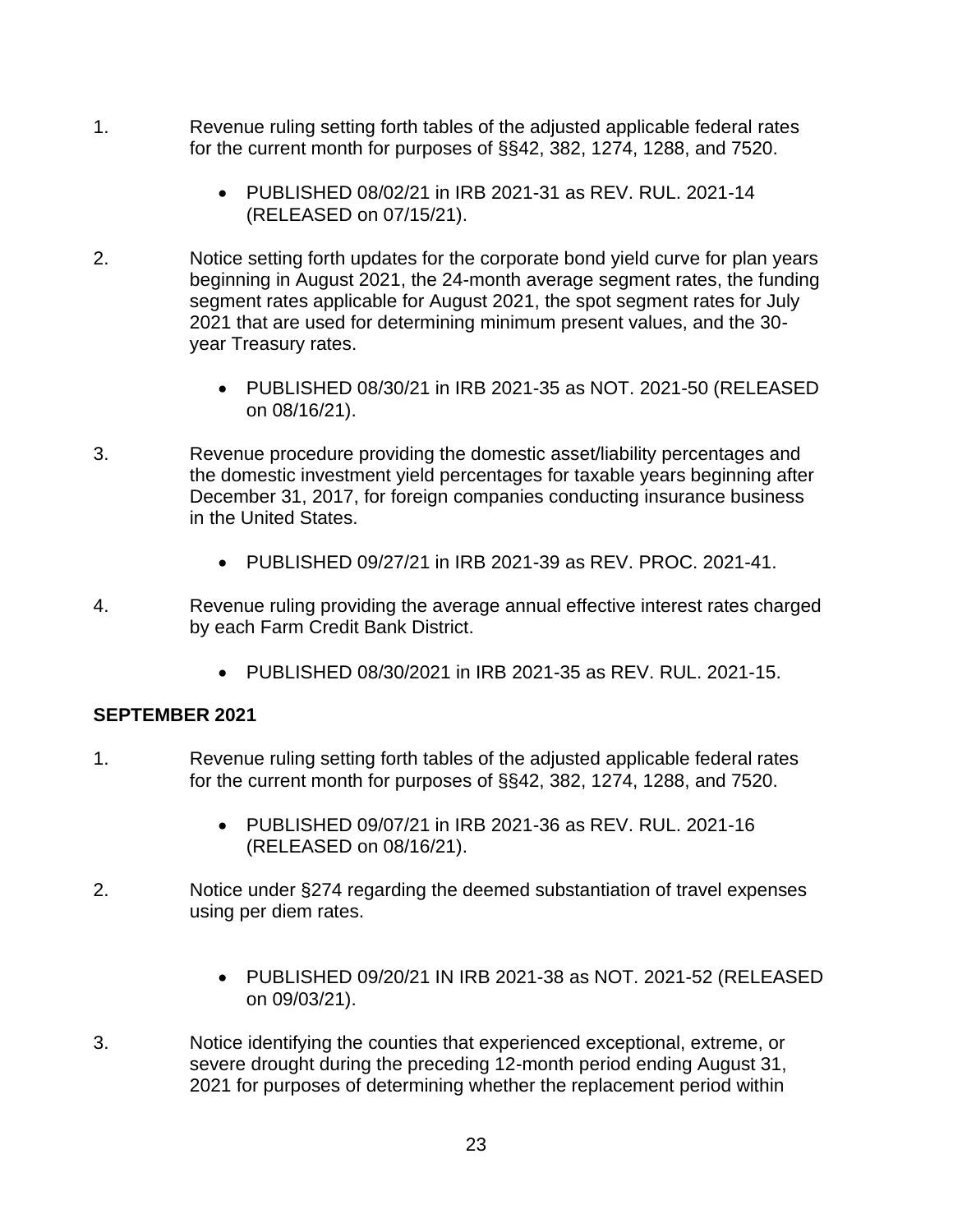which to replace livestock sold on account of drought is extended under §1033(e)(2)(B) and Notice 2006-82.

- PUBLISHED in IRB 2021-41 as NOT. 2021-55 on 10/12/21 (RELEASED on 09/24/21).
- 4. Revenue ruling under §6621 regarding the applicable interest rates for overpayments and underpayments of tax for the period October through December 2020.
	- PUBLISHED 09/13/21 in IRB 2021-37 as REV. RUL. 2021-17 (RELEASED 08/25/21).
- 5. Update of Notice 2004-83 to add approved applicants for designated private delivery service status under §7502(f). Will be published only if any new applicants are approved.
- 6. Notice setting forth updates for the corporate bond yield curve for plan years for determining minimum present values, and the 30-year Treasury rates. beginning in September 2021, the 25-year average segment rates for 2022, the 24-month average segment rates, the funding segment rates applicable for September 2021, the spot segment rates for August 2021 that are used
	- PUBLISHED 10/12/21 in IRB 2021-41 as NOT. 2021-54 (RELEASED 09/21/21).
- 7. Revenue ruling setting forth the terminal charge and the standard industry valuing personal flights on employer-provided aircraft. fare level (SIFL) cents-per-mile rates for the second half of 2020 for use in
	- PUBLISHED 10/18/21 in IRB 2021-42 as REV. RUL. 2021-19.
- 8. Notice on annual adjustment in the fee imposed to fund the Patient Centered Outcomes Research Trust Fund.
	- PUBLISHED 01/10/22 in IRB 2022-02 as NOT. 2022-04 (RELEASED on 12/21/21).

# **OCTOBER 2021**

- 1. Revenue procedure under §1 and other sections of the Code regarding inflation adjusted items for 2021.
- 2. Revenue ruling setting forth tables of the adjusted applicable federal rates for the current month for purposes of §§42, 382, 1274, 1288 and 7520.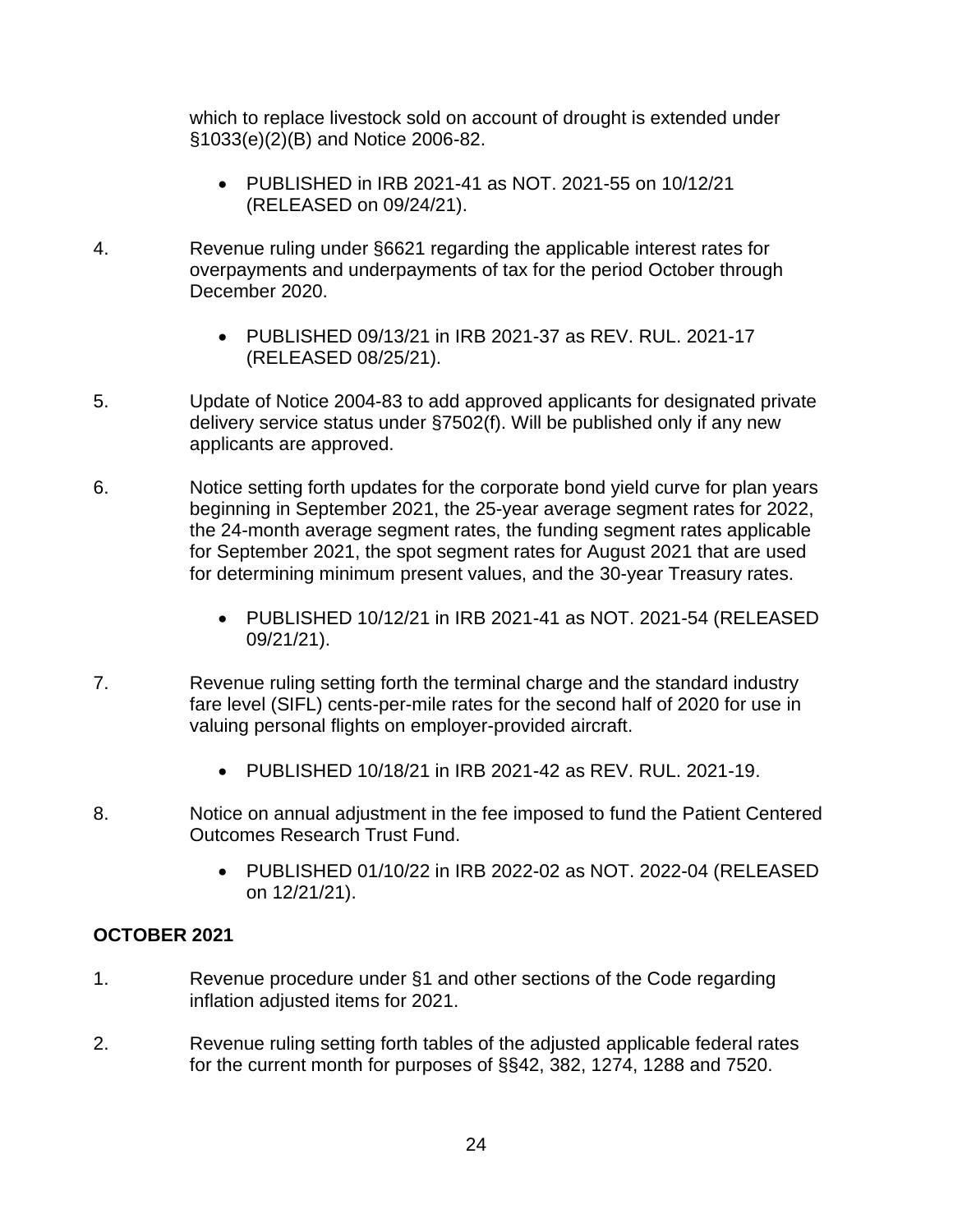- PUBLISHED 10/04/21 in IRB 2021-40 as REV. RUL. 2021-18 (RELEASED on 09/16/21).
- 3. Revenue procedure providing the amounts of unused housing credit carryover allocated to qualified states under §42(h)(3)(D) for the calendar year.
	- PUBLISHED 10/18/21 in IRB 2021-42 as REV. PROC. 2021-44.
- 4. Update of Revenue Procedure 2005-27 listing the tax deadlines that may be extended by the Commissioner under §7508A in the event of a Presidentially-declared disaster or terrorist attack. Will be published only if there are any updates.
- 5. Notice setting forth updates for the corporate bond yield curve for plan years beginning in October 2021, the 24-month average segment rates, the funding segment rates applicable for October 2021, the spot segment rates for September 2021 that are used for determining minimum present values, and the 30-year Treasury rates.
	- PUBLISHED 11/08/21 in IRB 2021-45 as NOT. 2021-60 (RELEASED on 10/20/21).
- 6. Revenue procedure providing the unpaid loss discount factors and salvage discount factors for the 2021 accident year to be used for computing discounted unpaid losses under §846 and discounted estimated salvage recoverable under §832.
	- PUBLISHED 12/27/21 in IRB 2021-52 as REV. PROC. 2021-54 (RELEASED on 12/13/21).

### **NOVEMBER 2021**

- 1. Revenue ruling setting forth tables of the adjusted applicable federal rates for the current month for purposes of §§42, 382, 1274, 1288 and 7520.
	- PUBLISHED 11/01/21 in IRB 2021-44 as REV. RUL. 2021-21 (RELEASED on 10/18/21).
- 2. Notice under §274 regarding the 2021 optional standard mileage rates.
	- PUBLISHED 01/10/22 in IRB 2022-02 as NOT. 2022-03 (RELEASED on 12/17/21).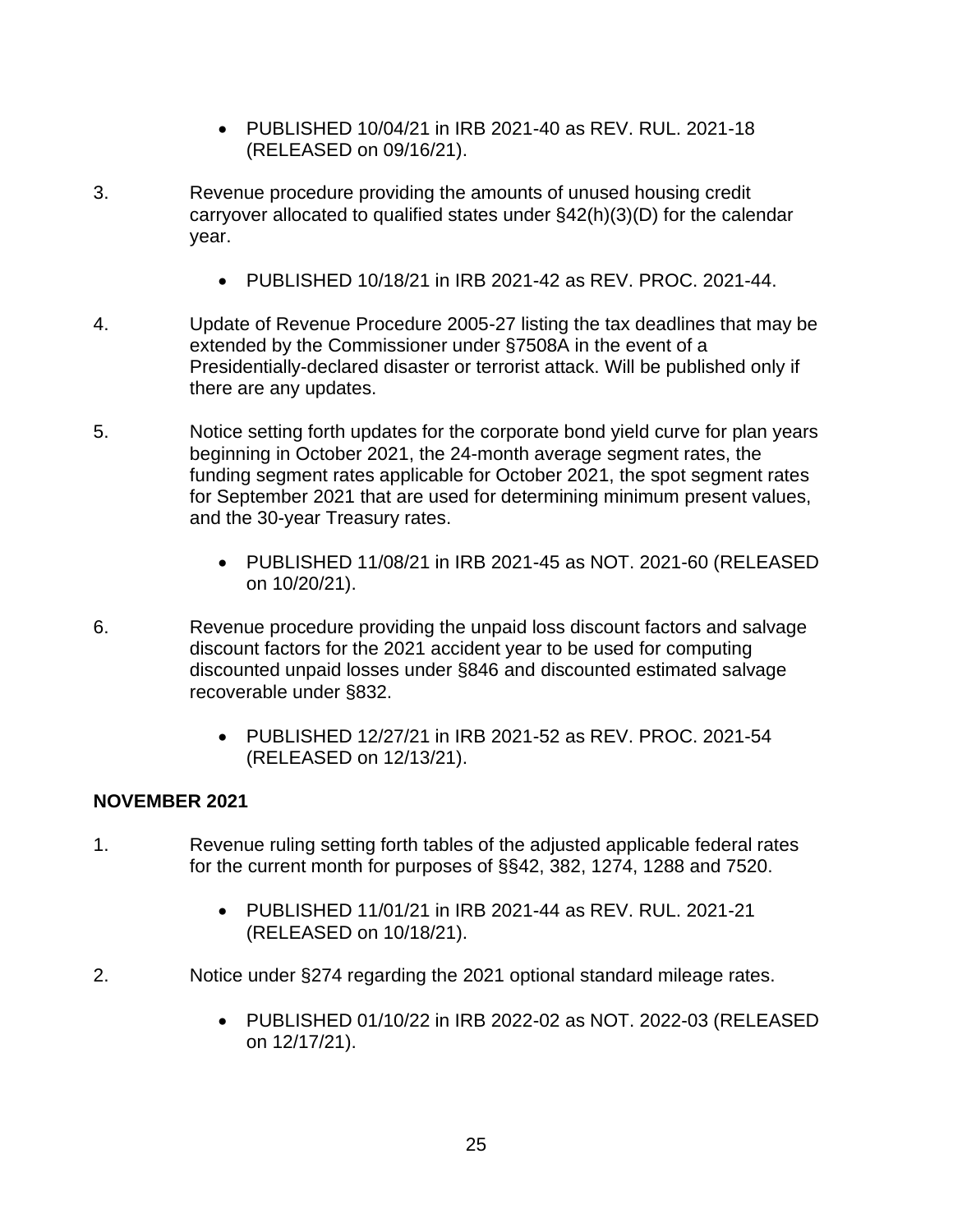- 3. Revenue ruling setting forth covered compensation tables under §401(l)(5)(E) that are used for purposes of applying the permitted disparity rules under §401(l) to defined benefit plans for the 2021 plan year.
- 4. Revenue ruling providing the "base period T-Bill rate" as required by  $§995(f)(4)$ .
	- PUBLISHED 11/22/21 in IRB 2021-47 as REV. RUL. 2021-22.
- 5. Update of Revenue Procedure 2019-09 regarding adequate disclosure for purposes of the §6662 substantial understatement penalty and the §6694 preparer penalty. Will be published only if there are any updates.
	- PUBLISHED 12/20/21 in IRB 2021-51 as REV. PROC. 2021-52.
- 6. Notice setting forth updates for the corporate bond yield curve for plan years beginning in November 2021, the 24-month average segment rates, the funding segment rates applicable for November 2021, the spot segment rates for October 2021 that are used for determining minimum present values, and the 30-year Treasury rates.
	- PUBLISHED 12/06/21 in IRB 2021-49 as NOT. 2021-62 (RELEASED on 11/18/21).
- 7. Notice setting forth cost-of living adjustments effective January 1, 2022, applicable to the dollar limits on benefits and contributions under qualified retirement plans and other limitations applicable to deferred compensation plans.
	- PUBLISHED 11/22/21 in IRB 2021-47 as NOT. 2021-61 (RELEASED on 11/4/21).
- 8. Federal Register Notice on Railroad Retirement Tier 2 tax rate.
	- PUBLISHED 11/19/21 in FR (86 FR 64992).
- 9. Notice updating mortality improvement rates and static mortality tables to be used by defined benefit plans for 2023.

# ADDITIONAL PROJECTS

 10. Notice setting forth the inflation adjustment factor for calendar year 2021, of §45Q has reached 75,000,000 metric tons. and that the IRS, in consultation with the EPA, does not certify that the aggregate amount of qualified carbon oxide taken into account for purposes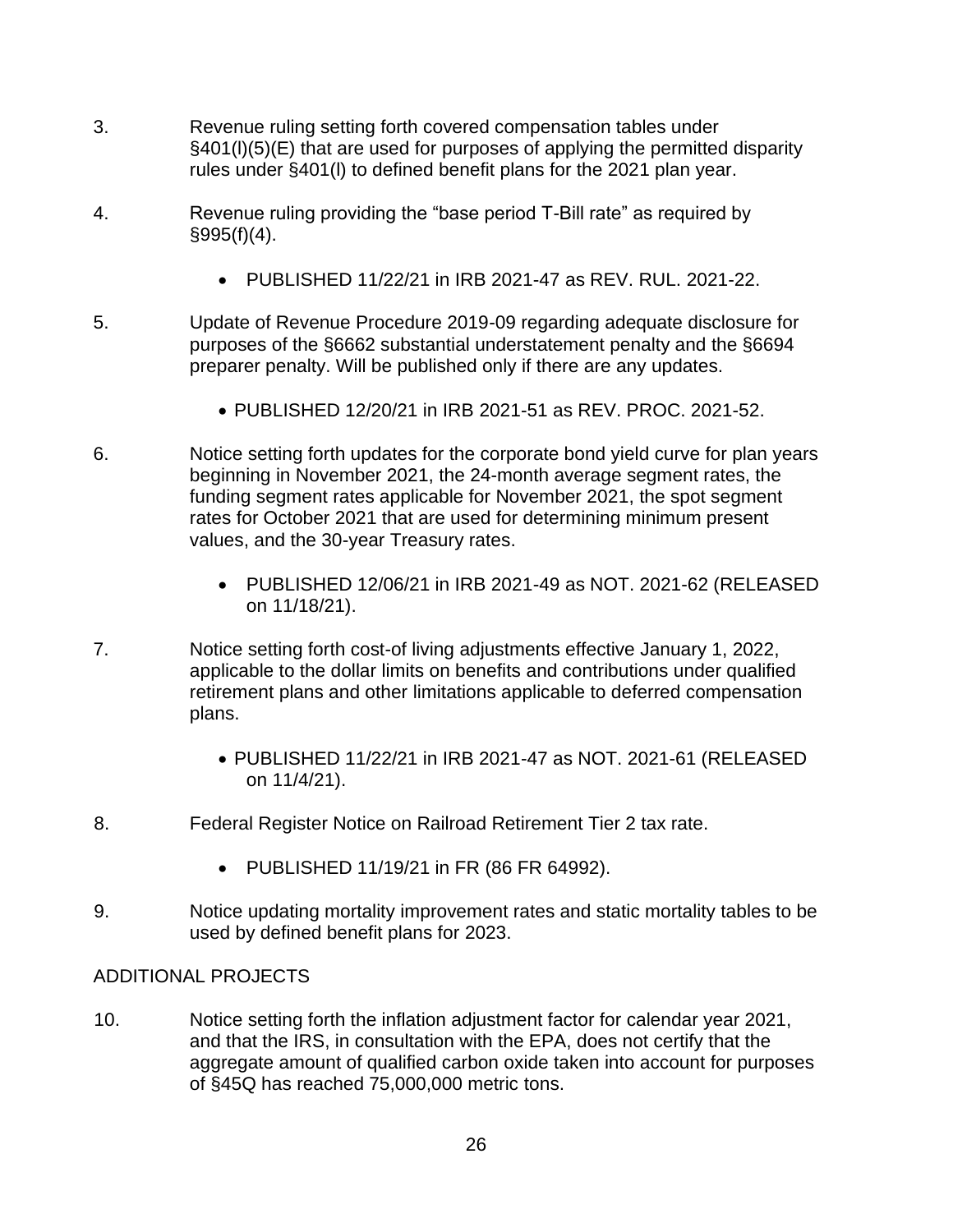• PUBLISHED 11/15/21 in IRB 2021-46 as NOT. 2021-35.

## **DECEMBER 2021**

- 1. Revenue ruling setting forth tables of the adjusted applicable federal rates for the current month for purposes of §§42, 382, 1274, 1288, and 7520.
	- PUBLISHED 12/06/21 in IRB 2021-49 as REV. RUL. 2021-23 (RELEASED on 11/15/21).
- 2. Revenue ruling under §6621 regarding the applicable interest rates for overpayments and underpayments of tax for the period January through March 2021.
	- PUBLISHED 12/13/21 in IRB 2021-50 as REV. RUL. 2021-24 (RELEASED on 11/23/21).
- 3. Notice setting forth updates for the corporate bond yield curve for plan years beginning in December 2021, the 24-month average segment rates, the funding segment rates applicable for December 2021, the spot segment rates for November 2021 that are used for determining minimum present values, and the 30-year Treasury rates.
	- PUBLISHED 01/10/22 in IRB 2022-02 as NOT. 2022-02 (RELEASED on 12/16/21).
- 4. Notice setting forth required amendment deadlines for §401(a) plans with respect to certain changes in qualification requirements.
	- PUBLISHED 12/13/21 in IRB 2021-50 as NOT. 2021-64 (RELEASED on 11/30/21).

### **JANUARY 2022**

- 1. Revenue ruling setting forth tables of the adjusted applicable federal rates for the current month for purposes of §§42, 382, 1274, 1288, 7520, and 7702.
	- PUBLISHED 01/10/22 in IRB 2022-02 as REV. RUL. 2022-01 (RELEASED on 12/15/21).
- 2. Revenue procedure under §280F providing limitations on depreciation deductions for owners of passenger automobiles first placed in service during the calendar year and amounts to be included in income by lessees of passenger automobiles first leased during the calendar year.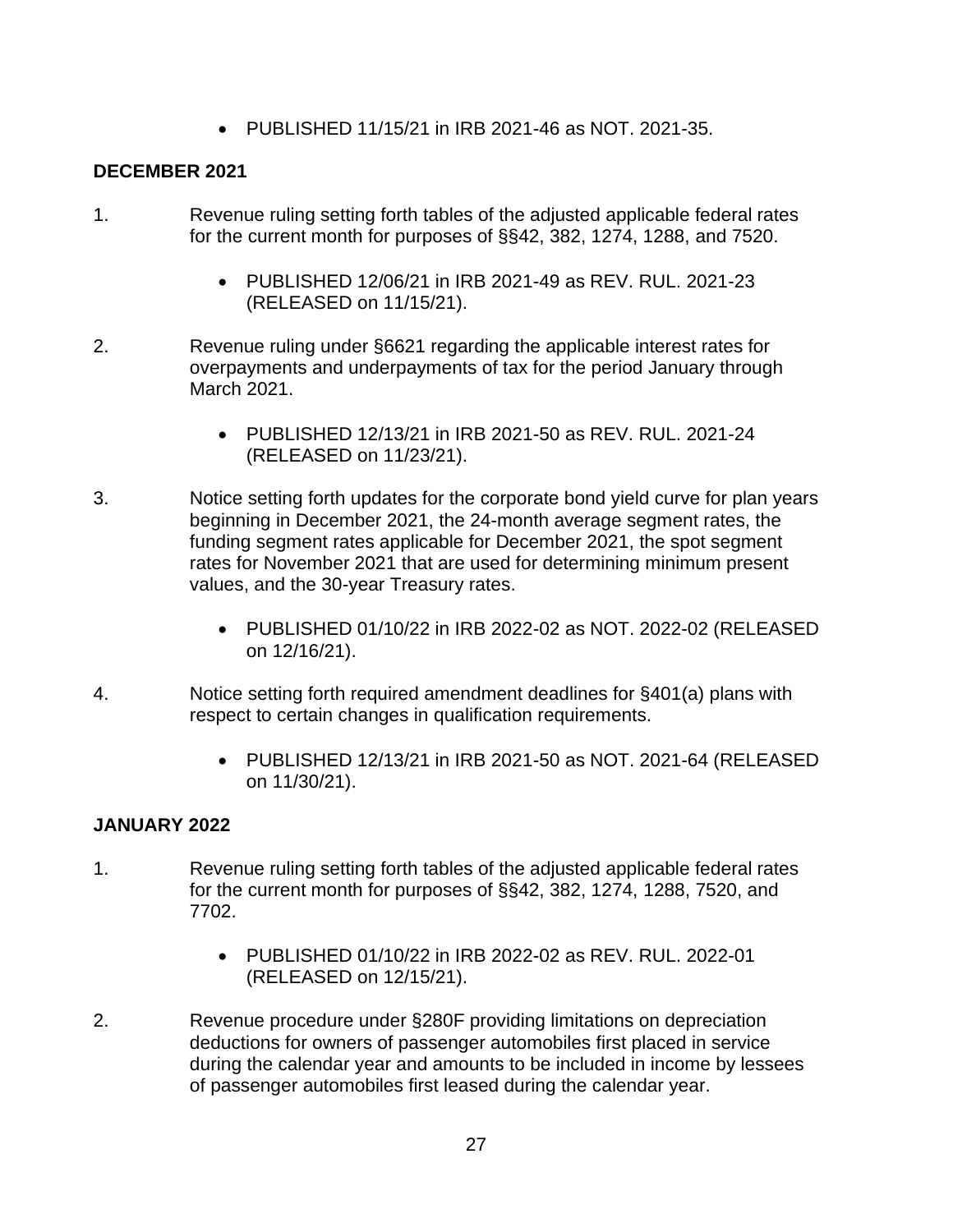- 3. Revenue procedure updating the procedures for issuing private letter rulings, determination letters, and information letters on specific issues under the jurisdiction of the Chief Counsel.
- under the jurisdiction of the Chief Counsel. 4. Revenue procedure updating the procedures for furnishing technical advice, including technical expedited advice, to certain IRS offices, in the areas
- and Administration), and Associate Chief Counsel (Employee Benefits, 5. Revenue procedure updating the previously published list of "no-rule" issues under the jurisdiction of certain Associate Chief Counsel (Corporate), Associate Chief Counsel (Financial Institutions and Products), Associate Chief Counsel (Income Tax and Accounting), Associate Chief Counsel (Passthroughs and Special Industries), Associate Chief Counsel (Procedure Exempt Organizations, and Employment Taxes) on which advance letter rulings or determination letters will not be issued.
- 6. Revenue procedure updating the procedures for issuing determination letters and letter rulings on issues under the jurisdiction of the Office of the Commissioner, Tax Exempt and Government Entities Division, Employee Plans Rulings and Agreements Office.
- 7. Revenue procedure updating the procedures for issuing determination letters under the jurisdiction of the Office of the Commissioner, Tax Exempt and Government Entities Division, Exempt Organizations Rulings and Agreements Office.
- 8. Revenue procedure updating the previously published list of "no-rule" issues under the jurisdiction of the Associate Chief Counsel (International) on which advance letter ruling or determination letters will not be issued.
- 9. Notice setting forth updates for the corporate bond yield curve for plan years beginning in January 2022, the 24-month average segment rates, the funding segment rates applicable for January 2022, the spot segment rates for December 2021 that are used for determining minimum present values, and the 30-year Treasury rates.
- Revenue Procedure modifying Rev. Proc. 2020-5, allowing for the new<br>electronic submission process for Form 1023 *Application for Recognition of Exemption Under Section 501(c)(3) of the Internal Revenue Code, providing* a 90-day transition relief period, and modifying procedures related to the submission of written requests of Canadian charities.

### **FEBRUARY 2022**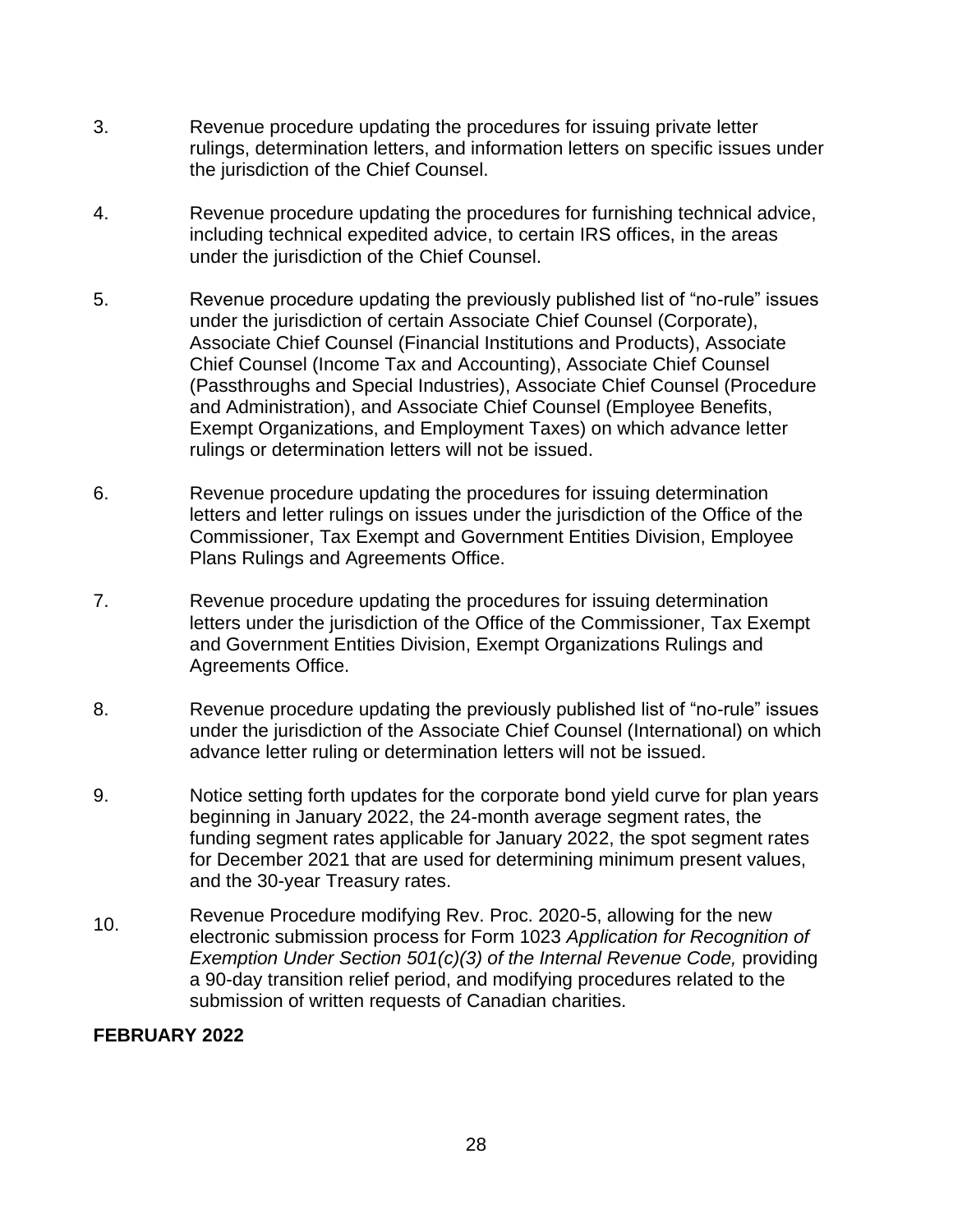- 1. Revenue ruling setting forth tables of the adjusted applicable federal rates for the current month for purposes of §§42, 382, 1274, 1288, and 7520.
- 2. Notice under §911 on the Housing Cost Amount for 2021.
- 3. Notice setting forth updates for the corporate bond yield curve for plan years beginning in February 2022, the 24-month average segment rates, the funding segment rates applicable for February 2022, the spot segment rates for January 2022 that are used for determining minimum present values, and the 30-year Treasury rates.

## **MARCH 2022**

- 1. Revenue procedure providing annual indexing required under §36B.
- 2. Revenue ruling setting forth tables of the adjusted applicable federal rates for the current month for purposes of §§42, 382, 1274, 1288, and 7520.
- determining the state housing credit ceiling under §42(h) and the private 3. Notice providing the calendar year resident population estimates used in activity bond volume cap under §146.
- 4. Revenue procedure under §143 regarding average area purchase price.
- 5. Revenue ruling under §6621 regarding the applicable interest rates for overpayments and underpayments of tax for the period April through June 2020.
- 6. Revenue ruling setting forth the terminal charge and the standard industry fare level (SIFL) cents-per-mile rates for the first half of 2021 for use in valuing personal flights on employer-provided aircraft.
- 7. Notice setting forth updates for the corporate bond yield curve for plan years beginning in March 2022, the 24-month average segment rates, the funding segment rates applicable for March 2022, the spot segment rates for February 2022 that are used for determining minimum present values, and the 30-year Treasury rates.
- 8. Revenue procedure providing the annual update to the List of Automatic Changes for taxpayer changes in method of accounting.

### **APRIL 2022**

 1. Revenue ruling setting forth tables of the adjusted applicable federal rates for the current month for purposes of §§42, 382, 1274, 1288, and 7520.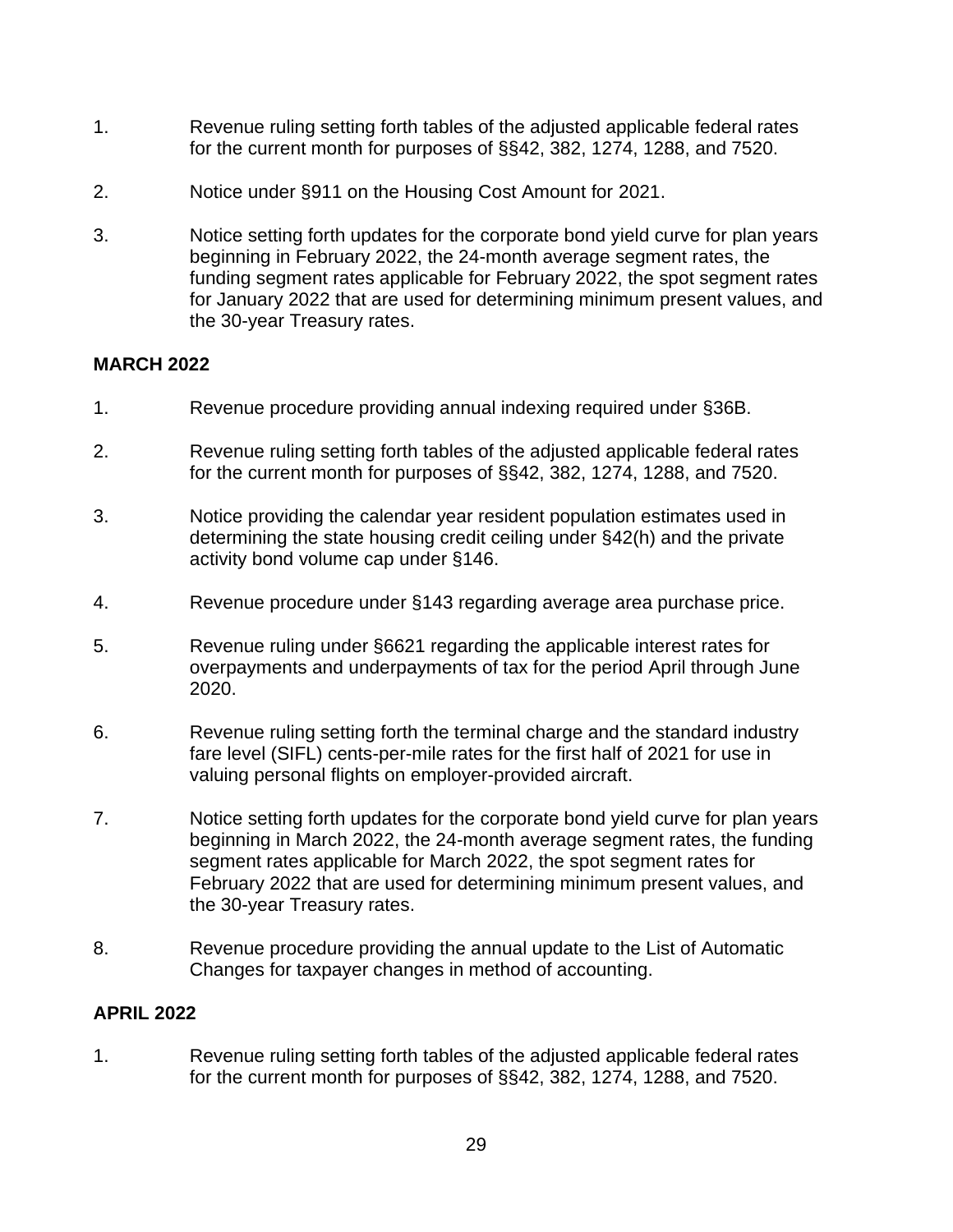- 2. Guidance providing the calendar year inflation adjustment factor and reference prices for the renewable electricity production credit under §45.
- conditions in a foreign country. 3. Revenue procedure providing a current list of countries and the dates those countries are subject to the §911(d)(4) waiver and guidance to individuals who fail to meet the eligibility requirements of §911(d)(1) because of adverse
- 4. Notice setting forth updates for the corporate bond yield curve for plan years beginning in April 2022, the 24-month average segment rates, the funding segment rates applicable for April 2022, the spot segment rates for March 2022 that are used for determining minimum present values, and the 30 year Treasury rates.

#### **MAY 2022**

- 1. Revenue ruling setting forth tables of the adjusted applicable federal rates for the current month for purposes of §§42, 382, 1274, 1288, and 7520.
- 2. Guidance providing the inflation adjustment factor to be used in determining the enhanced oil recovery credit under §43 for tax years beginning in the calendar year.
- 3. Revenue Procedure under §223 of the Code and §54.9831-1(c)(3)(vii) of the Pension Excise Tax Regulations regarding the inflation adjusted items for 2023.
- 4. Notice regarding marginal well production credit under §45I for natural gas produced in 2019.
- 5. Notice regarding marginal production rates under §613A for oil and gas well depletion.
- 6. Notice setting forth updates for the corporate bond yield curve for plan years beginning in May 2022, the 24-month average segment rates, the funding segment rates applicable for May 2022, the spot segment rates for April 2022 that are used for determining minimum present values, and the 30 year Treasury rates.

#### **JUNE 2022**

- 1. Revenue ruling setting forth tables of the adjusted applicable federal rates for the current month for purposes of §§42, 382, 1274, 1288, and 7520.
- 2. Notice setting forth the §45K(d)(2)(C) reference price for the nonconventional source production credit.